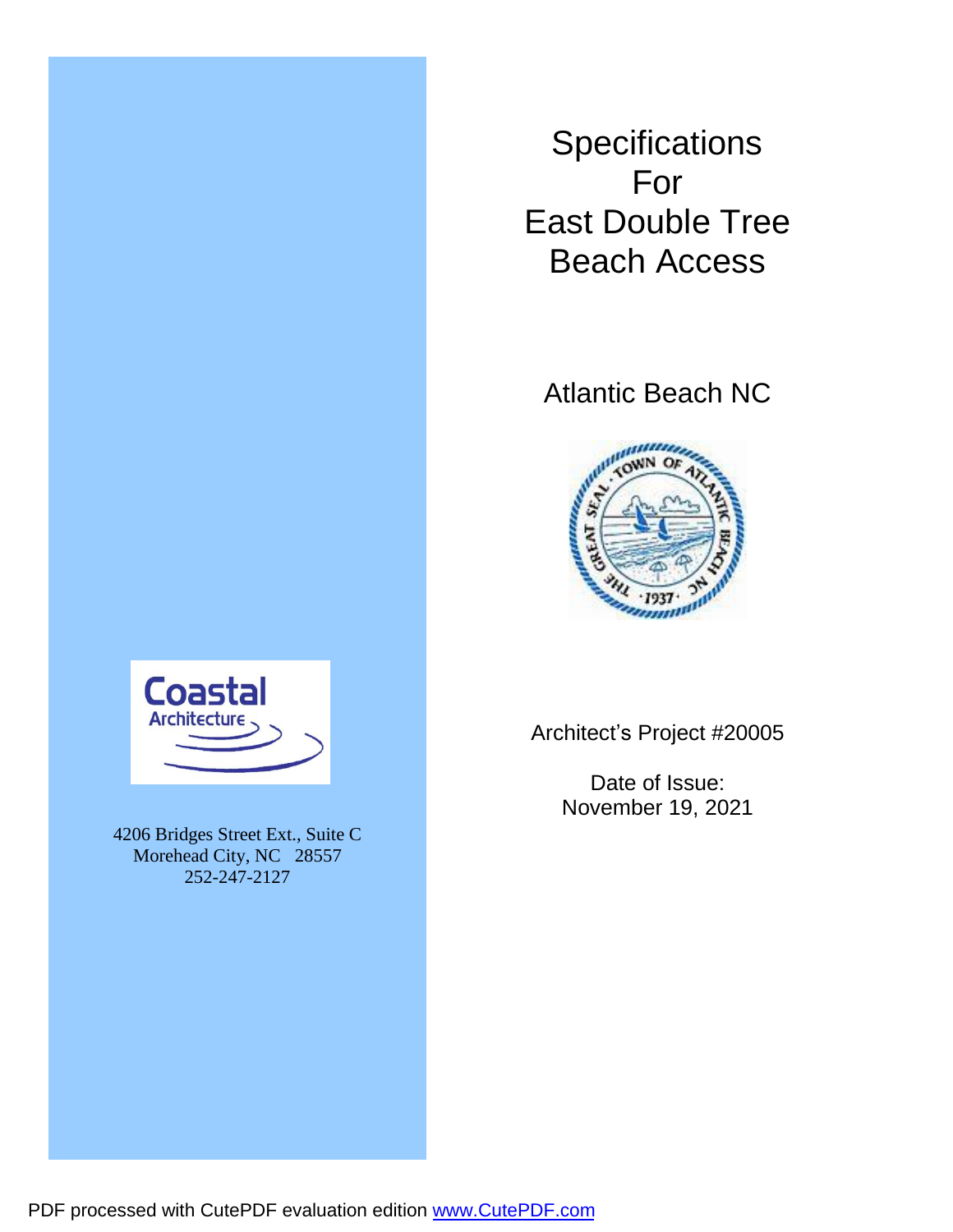**Project Manual**

# **Including**

# **Bid Proposal, Contract Documents & Specifications**

**For the Construction of:**

# *East Double Tree Beach Access*

Atlantic Beach, NC

# **PREPARED BY:**



Coastal Architecture, pllc 4206 Bridges Street Extension, Suite c Morehead City, NC 28557 252-247-212**7**

# **Architect's Project Number:** 20005

**Date of Issue:** November 19, 2021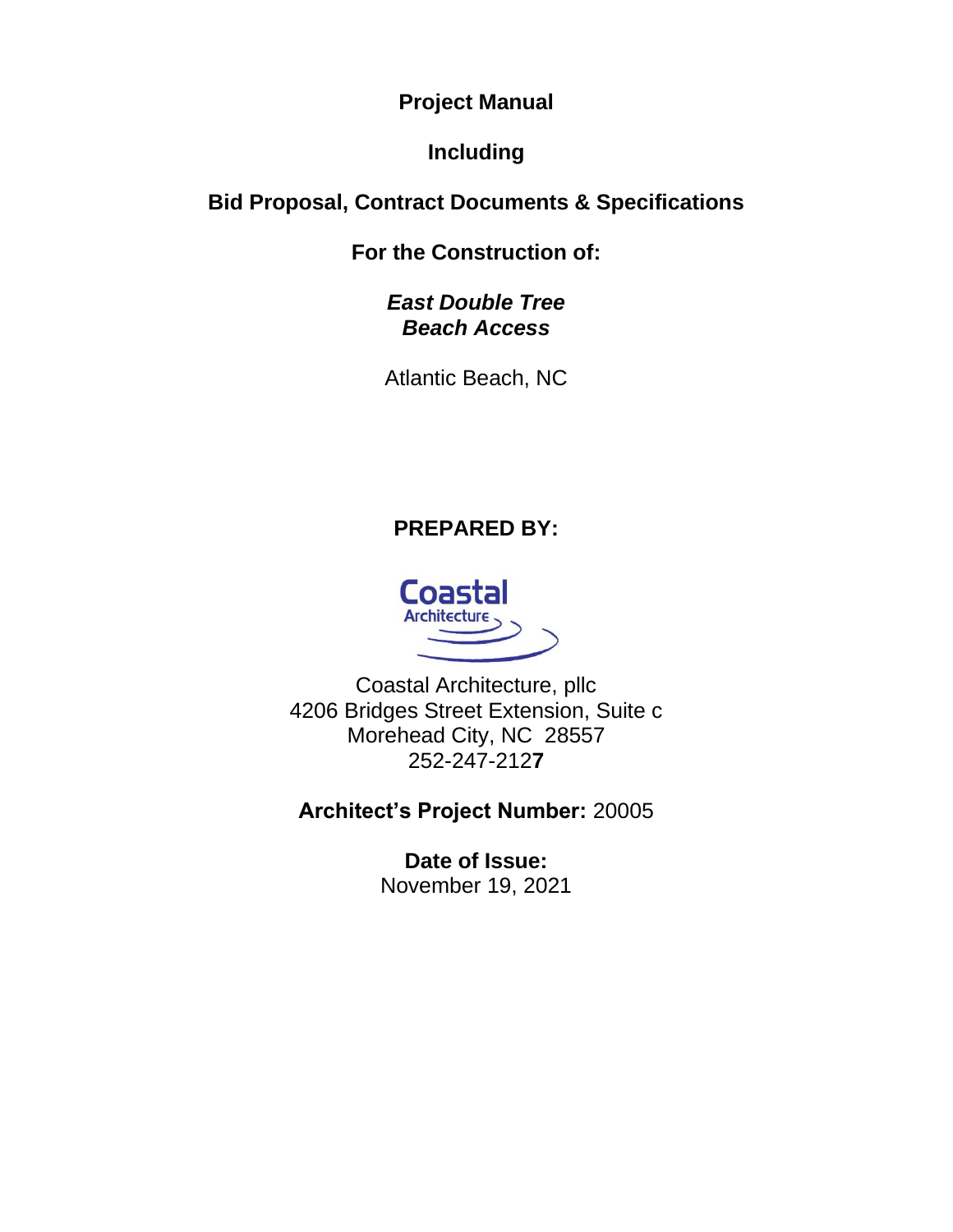#### **TABLE OF CONTENTS**

# **SPECIFICATIONS** FOR:

#### East Double Tree Beach Access Atlantic Beach, NC

#### **SPECIFICATIONS**

#### DIVISION 0 - BIDDING REQUIREMENTS AND GENERAL CONDITIONS

- Sections -------- Table of Contents
	- ------- Invitation for Bid
		- -------- Proposal
	- -------- Informal Contract
	- -------- General Conditions
	- -------- Supplementary General Conditions

#### DIVISION 1 - GENERAL REQUIREMENTS

- Sections 01010 Summary of Work
	- 01027 Applications for Payment
	- 01045 Cutting and Patching
	- 01090 Abbreviations and Symbols
	- 01200 Project Meetings
	- 01310 Schedules and Reports
	- 01340 Submittals and Substitutions
	- 01370 Schedule of Values
	- 01500 Temporary Facilities and Controls
	- 01710 Cleaning

#### DIVISION 2 - SITE WORK

See plans

DIVISION 3 - CONCRETE

Not Applicable

DIVISION 4 - MASONRY

Not Applicable

DIVISION 5 - METALS

Not Applicable

DIVISION 6 - CARPENTRY

See plans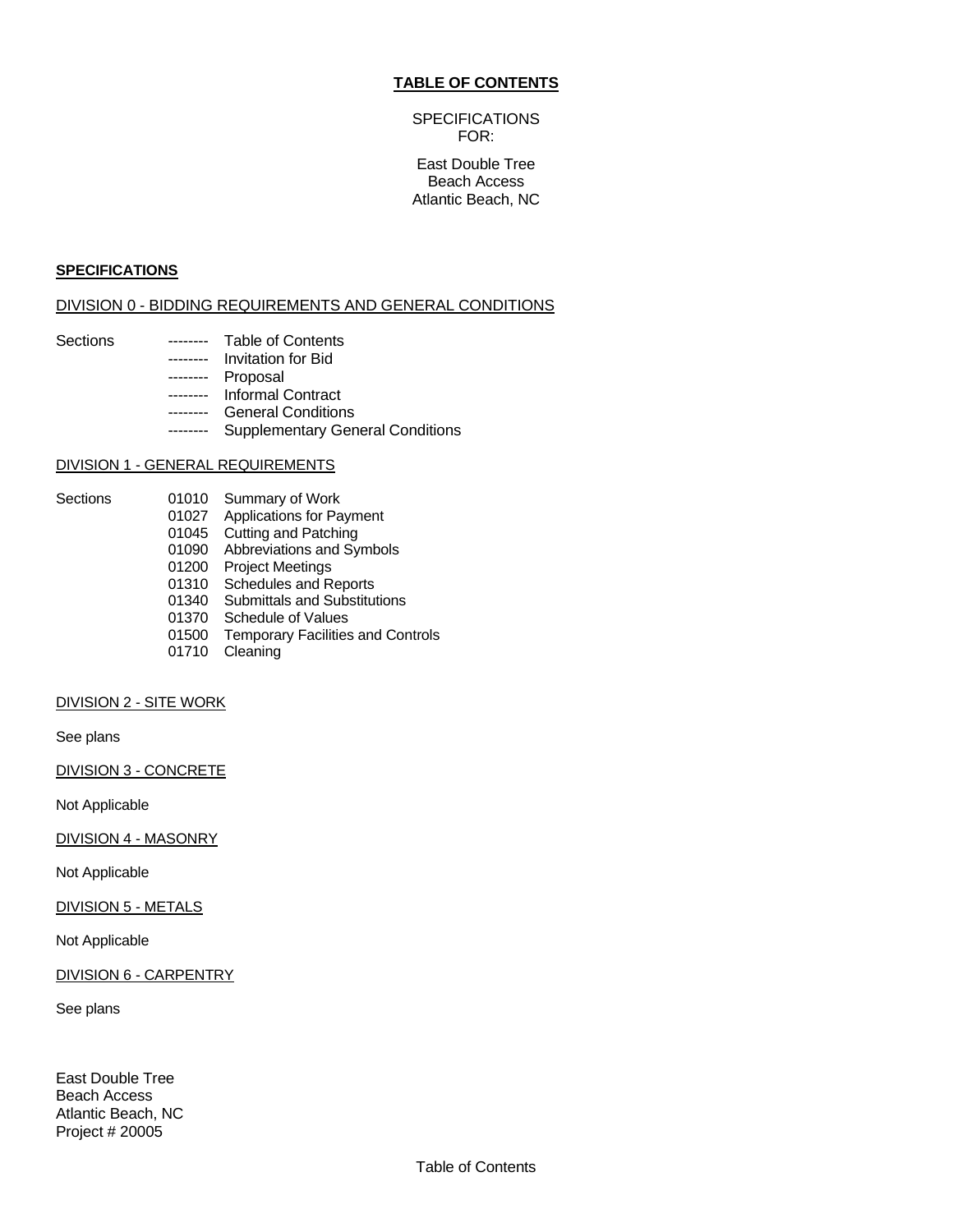# DIVISION 7 - THERMAL AND MOISTURE PROTECTION

Not applicable

DIVISION 8 - DOORS AND WINDOWS

Not Applicable

DIVISION 9 - FINISHES

Not applicable

DIVISION 10 - SPECIALTIES

Not Applicable

DIVISION 11 - EQUIPMENT

Not Applicable

DIVISION 12 - FURNISHINGS

Not Applicable

DIVISION 13 - SPECIAL CONSTRUCTION

Not Applicable

DIVISION 14 - CONVEYING SYSTEMS

Not Applicable

DIVISION 15A - PLUMBING

Not Applicable

DIVISION 15B - MECHANICAL

Not Applicable

DIVISION 16 - ELECTRICAL

Not Applicable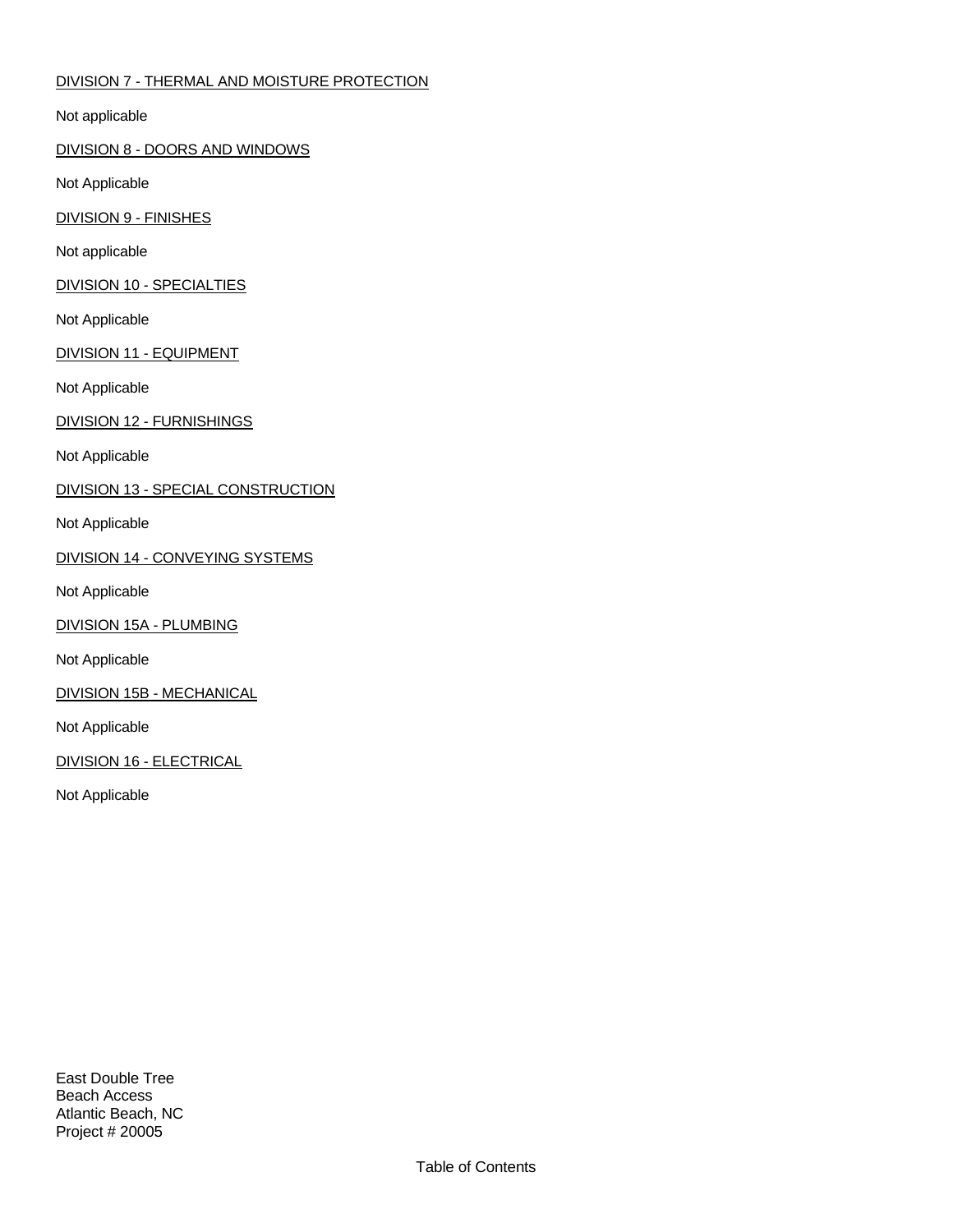# INVITATION TO BID

BIDS for the construction of the Double Tree Beach Access will be received by the Town of Atlantic Beach at the Atlantic Beach Public Services Board Room, until 2:00 pm on February 23, 2022.

The CONTRACT DOCUMENTS may be obtained from Architects website, [www.coastalarchitecture.net](http://www.coastalarchitecture.net/) or purchased from the Architect for a sum of \$75.00 per set. (Non Refundable)

The Owner reserves the unqualified right to reject any and/or all bids.

Bids are to be delivered to Town of Atlantic Beach.

**Atlantic Beach Public Services** 1400 W Fort Macon Rd. Atlantic Beach, NC 28512

A Bid Bond will not be required, and a 100% Performance and Payment Bond will not be required.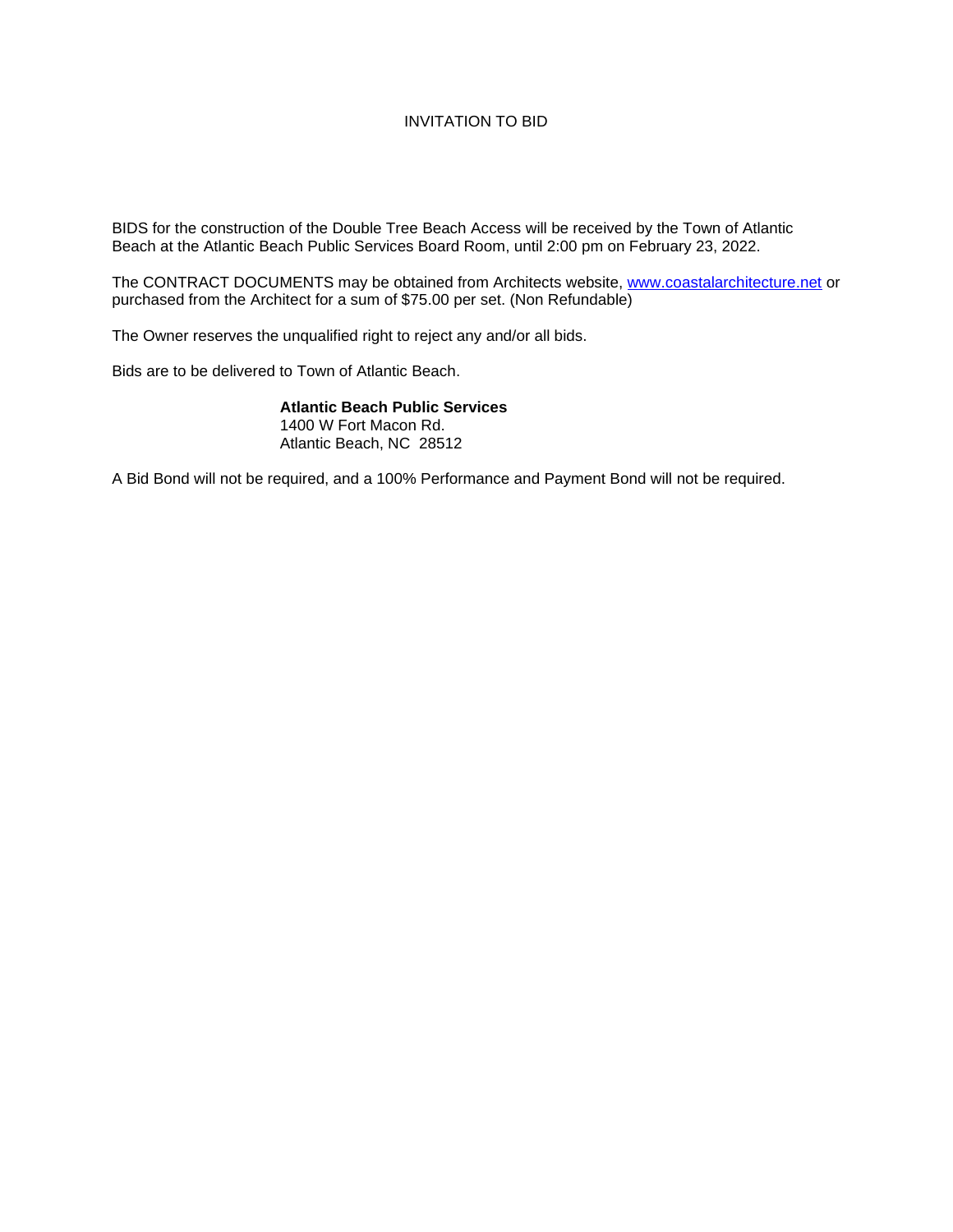# **PROPOSAL AND CONTRACT**

# For:

# *East Double Tree Beach Access Atlantic Beach, NC Project # 20005*

The undersigned, as bidder, proposes and agrees if this proposal is accepted to contract with the Town of Atlantic Beach for the furnishing of all materials, equipment, and labor necessary to complete the construction of the work described in these documents in full and complete accordance with plans, specifications, and contract documents, and to the full and entire satisfaction of the Town of Atlantic Beach and the architect for the sum of:

| <u>BASE BID:</u>                                                                                   | Dollars \$                                                                                                                                                                                                                     |    |
|----------------------------------------------------------------------------------------------------|--------------------------------------------------------------------------------------------------------------------------------------------------------------------------------------------------------------------------------|----|
| (Owner to remove/demolish existing walkway.)                                                       |                                                                                                                                                                                                                                |    |
|                                                                                                    |                                                                                                                                                                                                                                | 20 |
|                                                                                                    | (Contractor)                                                                                                                                                                                                                   |    |
| Federal ID#: Management Prederal ID#:                                                              | By: and the second contract of the second contract of the second contract of the second contract of the second contract of the second contract of the second contract of the second contract of the second contract of the sec |    |
| Witness: <u>_________________________________</u>                                                  | Title: <u>(Owner, partner, corp. Pres. Or Vice President)</u>                                                                                                                                                                  |    |
| <u> 1980 - Johann Barn, mars an t-Amerikaansk kommunister (</u><br>(Proprietorship or Partnership) | Address <u>:</u> Address:                                                                                                                                                                                                      |    |
| Attest: (corporation)                                                                              | Email Address: No. 1996                                                                                                                                                                                                        |    |
| (Corporate Seal)                                                                                   |                                                                                                                                                                                                                                |    |
|                                                                                                    |                                                                                                                                                                                                                                |    |
| Title: (Corporation Secretary/ Ass't Secretary.)                                                   |                                                                                                                                                                                                                                |    |
|                                                                                                    | <b>ACCEPTED by the Town of Atlantic Beach</b><br>Through the                                                                                                                                                                   |    |
|                                                                                                    | (Agency/Institution)                                                                                                                                                                                                           |    |
|                                                                                                    | TITLE: TITLE:                                                                                                                                                                                                                  |    |
|                                                                                                    |                                                                                                                                                                                                                                |    |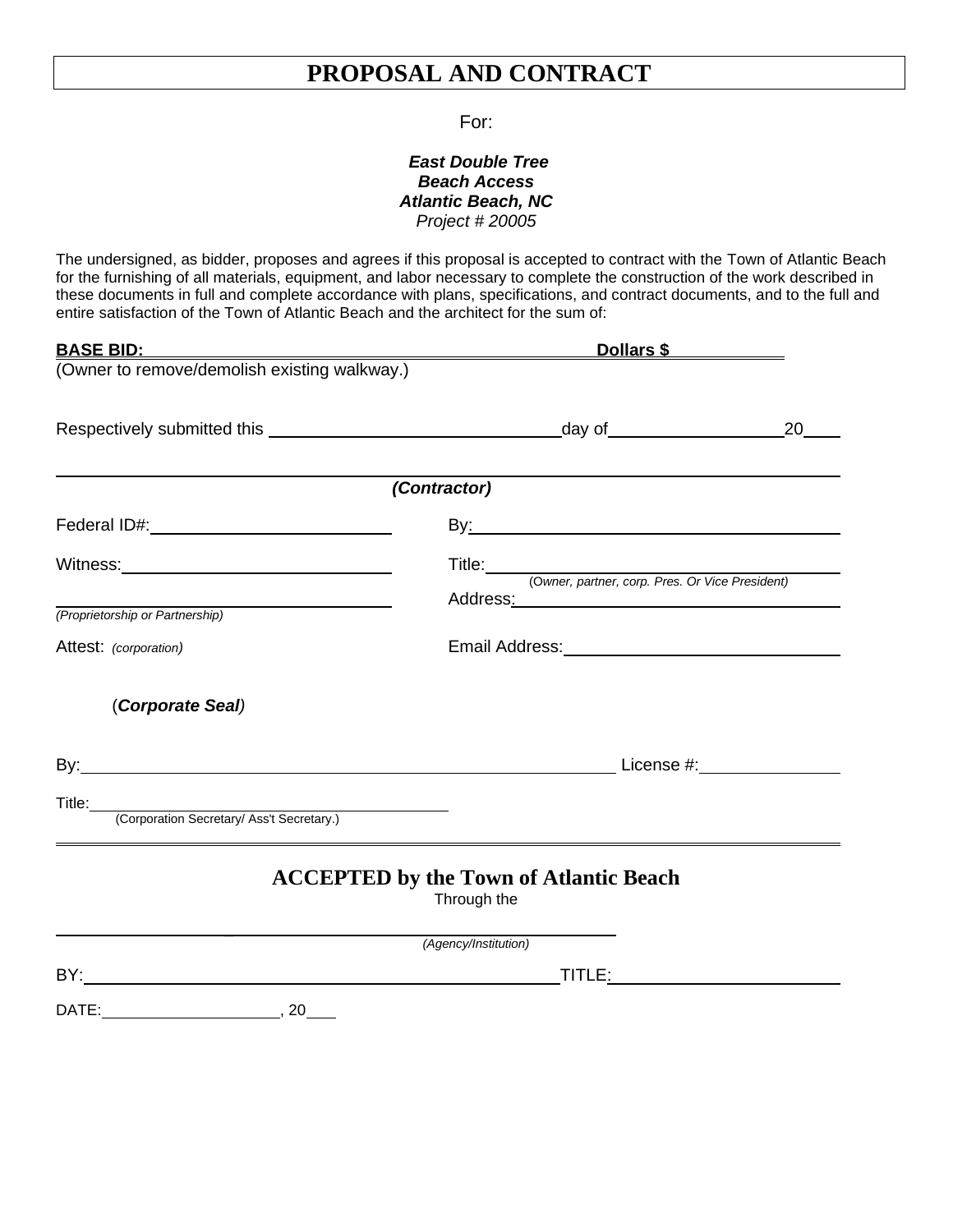# **I N F O R M A L C O N T R A C T**

FOR

*EAST DOUBLE TREE BEACH ACCESS*

# *Atlantic Beach, NC*

#### **SCOPE OF WORK**

*New beach access walkway.*

# **NOTICE TO BIDDER**

Complete plans and specification and contract documents can be obtained from

**Coastal**  $\overline{\phantom{a}}$ 

Coastal Architecture, pllc 4206 Bridges Street Extension, Suite C Morehead City, NC 28557 252-247-2127 [www.coastalarchitecture.net](http://www.coastalarchitecture.net/) [Lee@coastalarchitecture.net](mailto:Lee@coastalarchitecture.net)

Plans are also available from [www.atlanticbeach-nc.com](http://www.atlanticbeach-nc.com/)

Contractors are hereby notified that they must have proper license under the State laws governing their respective trades and that North Carolina General Statute 87 will be observed in receiving and awarding contracts. General Contractors must have general license classification for General Construction .

A bid bond, performance bond, and payment bond are not required.

No bid may be withdrawn after the receipt of proposal for a period of 45 days. The Owner reserves the right to reject any or all proposals and waive informalities. Proposals shall be made only on the form provided herein with all blank spaces for bids properly filled in and all signatures properly executed.

Please note on the envelope – **Beach Accesses Bid Proposal:**

*Attn:* 

*Town of Atlantic Beach (Bid Date) (Contractor) (License Number)*

# **G E N E R A L C O N D I T I O N S**

# **GENERAL**

It is understood and agreed that by submitting a bid that the Contractor has examined these contract documents, drawings and specifications and has visited the site of the Work and has satisfied himself relative to the Work to be performed.

East Double Tree Beach Access Atlantic Beach, NC Project# 20005 **1** of 5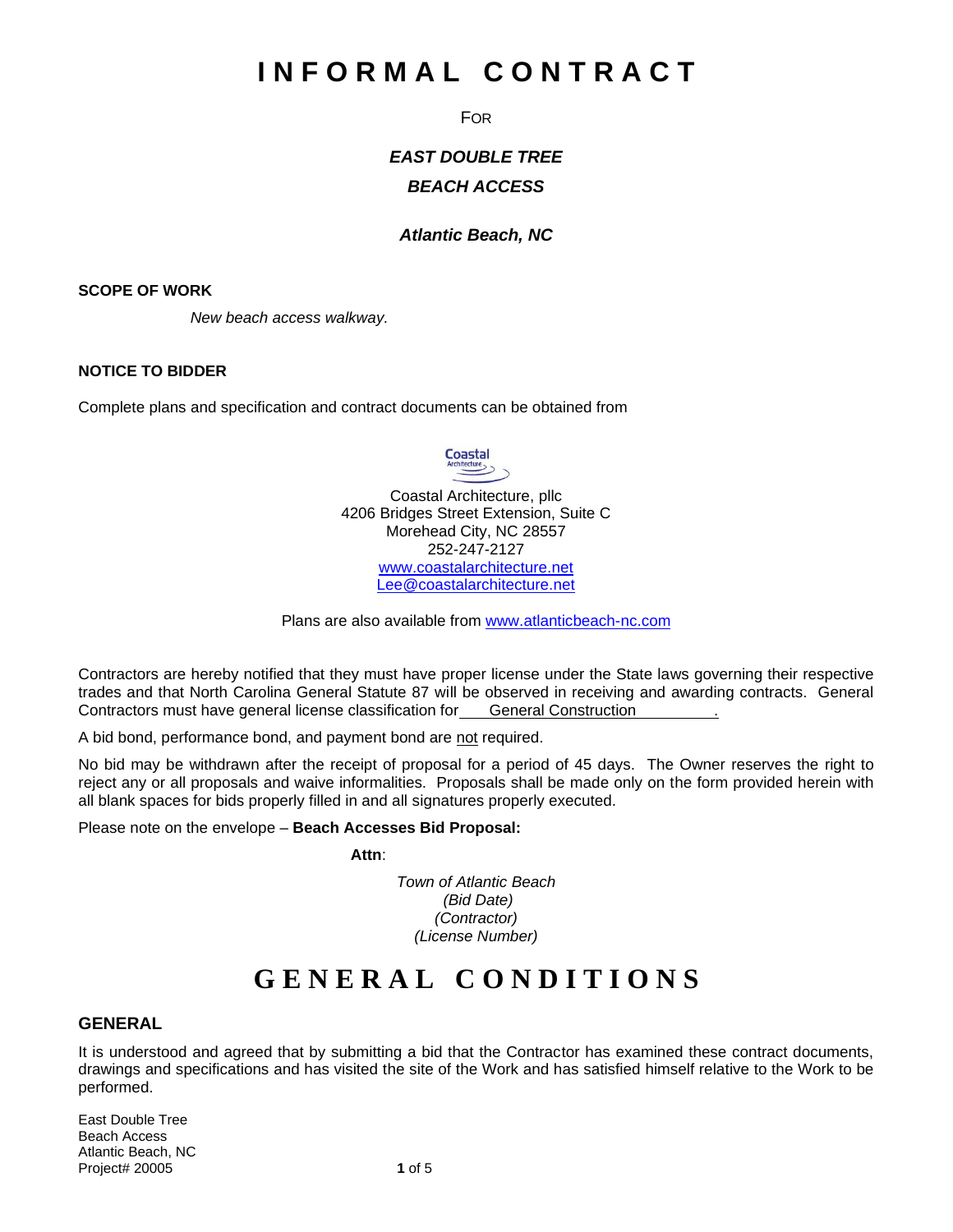# **MATERIALS, EQUIPMENT AND EMPLOYEES**

The contractor shall, unless otherwise specified, supply and pay for all labor, transportation, materials, tools, apparatus, lights, power, fuel, sanitary facilities and incidentals necessary for the completion of his work, and shall install, maintain and remove all equipment of the construction, other utensils or things, and be responsible for the safe, proper and lawful construction, maintenance and use of same, and shall construct in the best and most workmanlike manner, a complete job and everything incidental thereto, as shown on the plans, stated in the specifications, or reasonably implied there from, all in accordance with the contract documents.

All materials shall be new and of quality specified, except where reclaimed material is authorized herein and approved for use. Workmanship shall at all times be of a grade accepted as the best practice of the particular trade involved, and as stipulated in written standards of recognized organizations or institutes of the respective trades except as exceeded or qualified by the specifications.

No changes shall be made in the Work except upon written approval and change order of the Designer/Owner. Change orders shall be subject to provisions in the current North Carolina Construction Manual.

Products are generally specified by ASTM or other reference standard and/or by manufacturer's name and model number or trade name. When specified only by reference standard, the Contractor may select any product meeting this standard, by any manufacturer. When several products or manufacturers are specified as being equally acceptable, the Contractor has the option of using any product and manufacturer combination listed.

However, the contractor shall be aware that the cited examples are used only to denote the quality standard of product desired and that they do not restrict bidders to a specific brand, make, manufacturer or specific name; that they are used only to set forth and convey to bidders the general style, type, character and quality of product desired; and that equivalent products will be acceptable. Substitution of materials, items or equipment of equal or equivalent design shall be submitted to the architect or engineer for approval or disapproval; such approval or disapproval shall be made by the architect or engineer prior to the opening of bids.

If at any time during the construction and completion of the work covered by these contract documents, the conduct of any workman of the various crafts be adjudged a nuisance to the Owner or if any workman be considered detrimental to the work, the Contractor shall order such parties removed immediately from the site.

The contractor shall designate a foreman/superintendent who shall direct the work.

# **CODES, PERMITS AND INSPECTIONS**

The Contractor shall obtain the required permits, if required, give all notices, and comply with all laws, ordinances, codes, rules and regulations bearing on the conduct of the work under this contract. If the Contractor observes that the drawings and specifications are at variance therewith, he shall promptly notify the Designer in writing. If the Contractor performs any work knowing it to be contrary to such laws, ordinances, codes, rules and regulations, and without such notice to the Owner, he shall bear all cost arising there from.

All work under this contract shall conform to the current North Carolina Building Code and other state and national codes as are applicable

Projects constructed by the State of North Carolina or by any agency or institution of the State are not subject to county or municipal building codes and may\* not be subject to inspection by county or municipal authorities. The Contractor shall, however, cooperate with the county or municipal authorities by obtaining building permits. Permits may be obtained by the contractor at no cost to the owner.

**\***Inspection and certification of compliance by local authorities is necessary if an architect or engineer was not employed on the project, or if the plans and specifications were not approved and the construction inspected by the State Construction Office.

# **SAFETY REQUIREMENTS**

The Contractor shall be responsible for the entire site and the construction of the same and provide all the necessary protections as required by laws or ordinances governing such conditions and as required by the Owner or Designer. He shall be responsible for any damage to the Owner's property, or that of others on the job, by himself, his personnel or his subcontractors, and shall make good such damages. He shall be responsible for and pay for any claims against the Owner arising from such damages.

East Double Tree Beach Access Atlantic Beach, NC Project# 20005 **2** of 5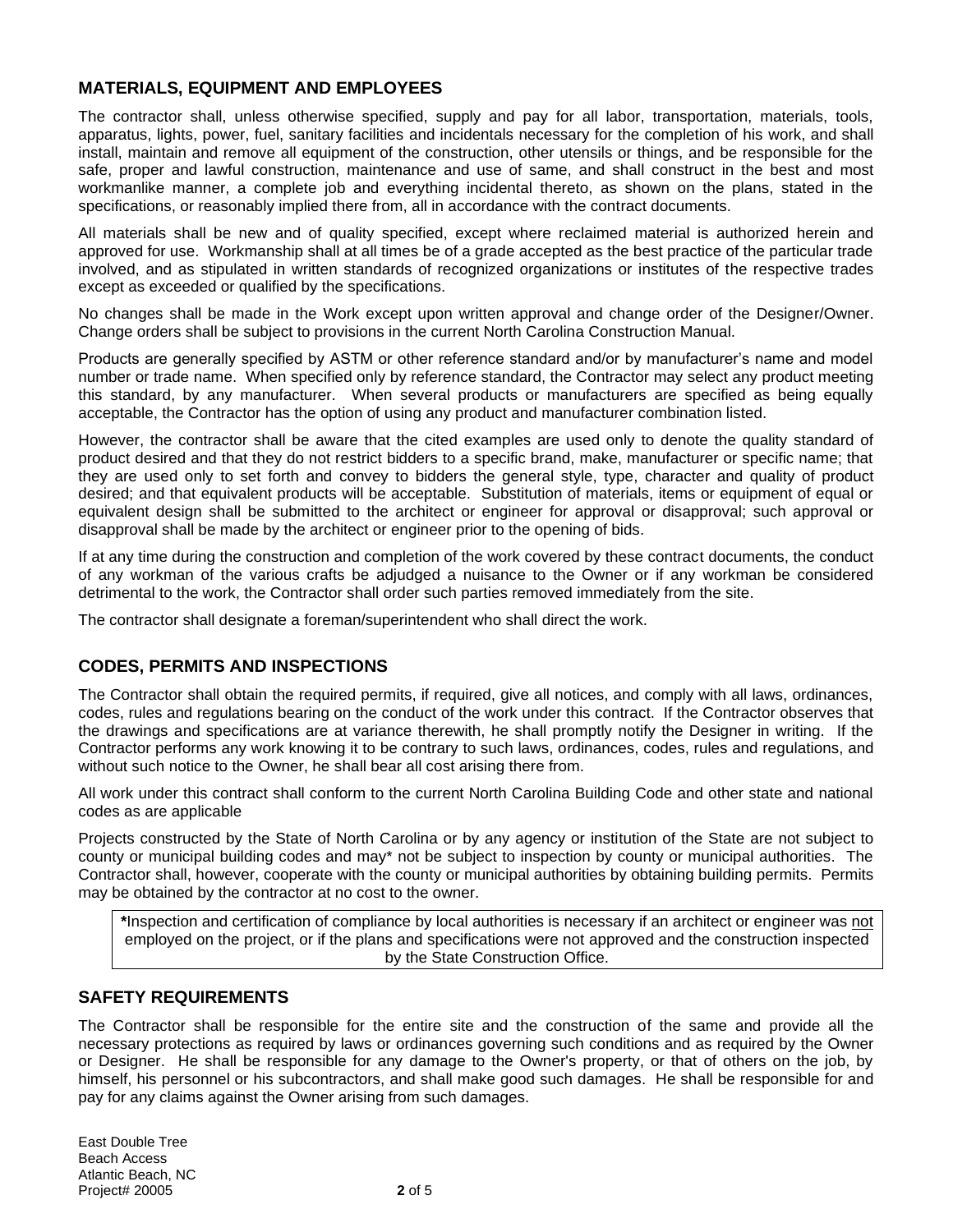The Contractor shall adhere to the rules, regulations and interpretations of the North Carolina Department of Labor relating to Occupational Safety and Health Standards for the Construction Industry (Title 29, Code of Federal Regulations, Part 1926 published in Volume 39, Number 122, Part 11, June 24, 1974 Federal Register), and revisions thereto as adopted by General Statutes of North Carolina 95-126 through 155.

The Contractor shall provide all necessary safety measures for the protection of all persons on the work, including the requirements of the AGC Accident Prevention Manual in Construction as amended, and shall fully comply with all state laws or regulations and North Carolina Building Code requirements to prevent accident or injury to persons on or about the location of the work. He shall clearly mark or post signs warning of hazards existing, and shall barricade excavations and similar hazards. He shall protect against damage or injury resulting from falling materials and he shall maintain all protective devices and signs throughout the progress of the work.

# **TAXES**

Federal Excise Taxes do not apply to materials entering into State work (Internal Revenue Code, Section 3442(3)).

Federal Transportation Taxes do not apply to materials entering into State work (Internal Revenue Code, Section 3475 (b) as amended).

North Carolina Sales Taxes and Use Tax do apply to materials entering into State Work (N.C. Sales and Use Tax Regulation No. 42, Paragraph A), and such costs shall be included in the bid proposal and contract sum.

Local Option Sales and Use Taxes do apply to materials entering into State work as applicable (Local Option Sales and Use Tax Act, Regulation No. 57), and such cost shall be included in the bid proposal and contract sum.

# **ACCOUNTING PROCEDURES FOR REFUND OF COUNTY SALES & USE TAX**

*(THIS SECTION ONLY APPLIES TO STATE OWNED PROJECTS)*

Contractors for State owned projects shall provide the owner a signed statement containing the information listed in G.S. 105-164.14(e) for all materials purchased for the project.

The Department of Revenue has agreed that in lieu of obtaining copies of sales receipts from contractors, an agency may obtain a certified statement from the contractor setting forth the date, the type of property and the cost of the property purchased from each vendor, the county in which the vendor made the sale and the amount of local sales and use taxes paid thereon. If the property was purchased out-of-state, the county in which the property was delivered should be listed. The contractor should also be notified that the certified statement may be subject to audit.

In the event the contractors make several purchases from the same vendor, such certified statement must indicate the invoice numbers, the inclusive dates of the invoices, the total amount of the invoices, the counties, and the county sales and use taxes paid thereon.

Name of taxing county: The position of a sale is the retailer's place of business located within a taxing county where the vendor becomes contractually obligated to make the sale. Therefore, it is important that the county tax be reported for the county of sale rather than the county of use.

When property is purchased from out-of-state vendors and the county tax is charged, the county should be identified where delivery is made when reporting the county tax.

Such statement must also include the cost of any tangible personal property withdrawn from the contractor's warehouse stock and the amount of county sales or use tax paid thereon by the contractor.

Similar certified statements by his subcontractors must be obtained by the general contractor and furnished to the claimant.

Contractors are not to include any tax paid on supplies, tools and equipment which they use to perform their contracts and should include only those building materials, supplies, fixtures and equipment which actually become a part of or annexed to the building or structure.

# **EQUAL OPPORTUNITY**

The non-discrimination clause contained in Section 202 (Federal) Executive Order 11246, as amended by Executive Order 11375, relative to Equal Employment Opportunity for all persons without regard to race,

East Double Tree Beach Access Atlantic Beach, NC Project# 20005 **3** of 5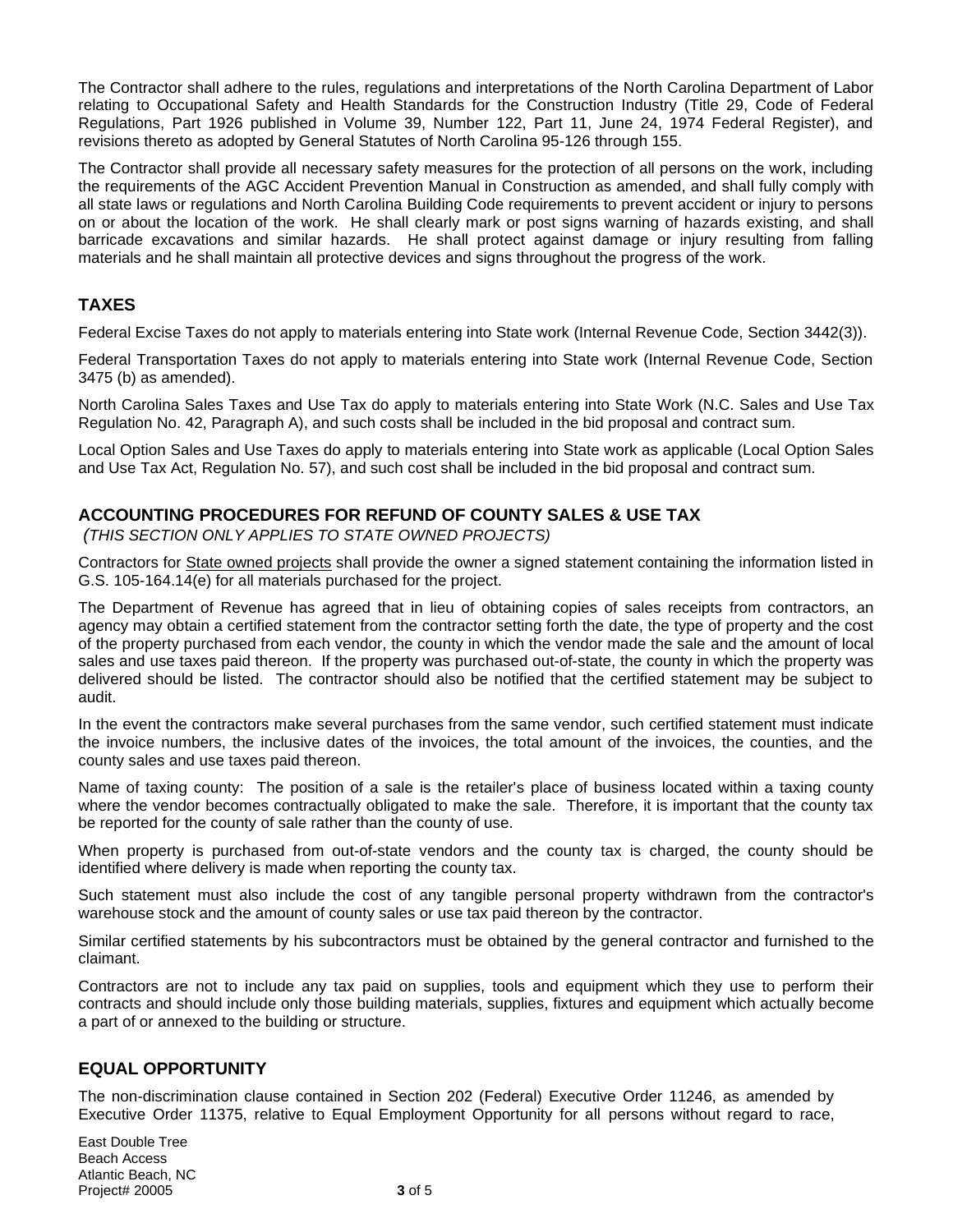color, religion, sex or national origin, and the implementing rules and regulations prescribed by the Secretary of Labor, are incorporated herein.

The Contractors agree not to discriminate against any employees or applicant for employment because of physical or mental handicap in regard to any position for which the employees or applicant is qualified. The Contractor agrees to take affirmative action to employ, advance in employment and otherwise treat qualified handicapped individuals without discrimination based upon their physical or mental handicap in all employment practices.

# **INSURANCE**

The Contractor shall not commence work until he has obtained all insurance required, and the Owner has approved such insurance, nor shall the Contractor allow any subcontractor to commence work on his subcontract until all similar insurance required of the subcontractor has been obtained.

The Contractor shall provide and maintain during the life of this contract Workmen's Compensation Insurance for all employees employed at the site of the project under his contract.

The Contractor shall provide and maintain during the life of this contract such Public Liability and Property Damage Insurance as shall protect him and any subcontractor performing work covered by this contract, from claims for damage for personal injury, including accidental death, as well as from claims for property damages which may arise from operations under this contract, whether such operation be by the Contractor himself or by any subcontractor, or by anyone directly or indirectly employed by either of them and the amounts of such insurance shall be as follows:

Public Liability Insurance in an amount not less than \$300,000 for injuries, including accidental death, to any one person and subject to the same limit for each person, in amount not less than \$500,000 on account of one accident; and Property Damage Insurance in an amount not less that \$100,000/\$300,000.

The Contractor shall furnish such additional insurance as may be required by General Statutes of North Carolina, including motor vehicle insurance in amounts not less than statutory limits.

Each Certificate of Insurance shall bear the provision that the policy cannot be canceled, reduced in amount or coverage eliminated in less than fifteen (15) days after mailing written notice to the insured and/or the Owner of such alteration or cancellation, sent by registered mail.

The Contractor shall furnish the Owner with satisfactory proof of carriage of the insurance required before written approval is granted by the Owner.

# **INVOICES FOR PAYMENT**

Partial payments will be made monthly with a 10 % retaninage. Final payment will be made lump sum within fortyfive (45) consecutive days after acceptance of the work and the submission both of notarized contractor's affidavit and four copies of AIA Request for Payment which are to include the contract, account and job order numbers.

The contractor's affidavit shall state: "This is to certify that all costs of materials, equipment, labor, and all else entering into the accomplishment of this contract, including payrolls, have been paid in full."

Executed contract documents, insurance certifications and, upon completion and acceptance of the work, invoices and other information requested are to be sent to:

> *Mr. Lee Dixon, AIA Coastal Architecture 4206 Bridges Street Extension, Suite C* 252-247-2127 [Lee@coastalarchitecture.net](mailto:Lee@coastalarchitecture.net)

It is imperative that contract documents, invoices, etc., be sent only to the above address in order to assure proper and timely delivery and handling.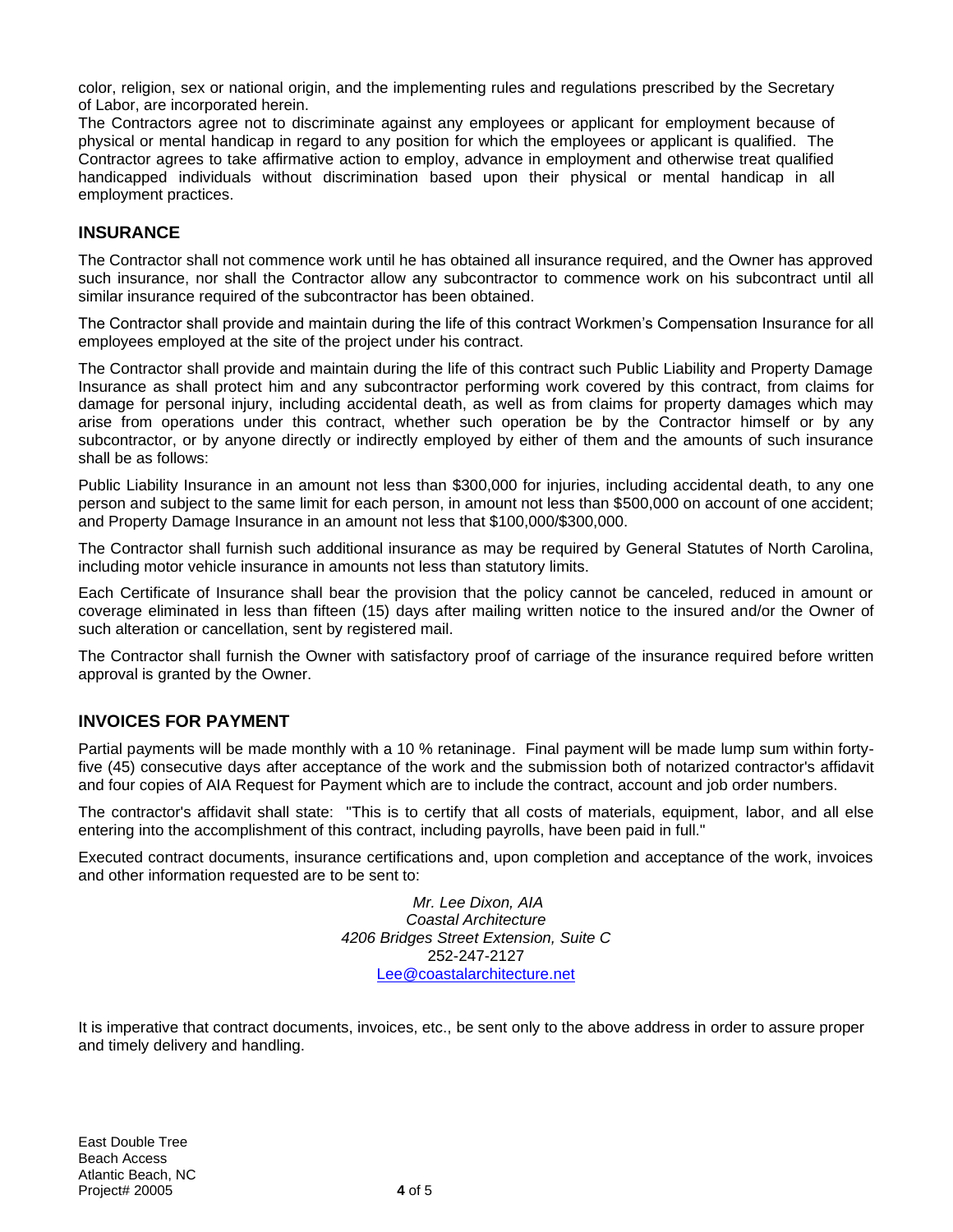# **CLEANING UP**

The Contractor shall keep the sites and surrounding area reasonably free from rubbish at all times and shall remove debris from the site from time to time or when directed to do so by the Owner. Before final inspection and acceptance of the project, the Contractor shall thoroughly clean the sites, and completely prepare the project and site for use by the Owner.

# **GUARANTEE**

The contractor shall unconditionally guarantee materials and workmanship against patent defects arising from faulty materials, faulty workmanship or negligence for a period of twelve (12) months following the final acceptance of the work and shall replace such defective materials or workmanship without cost to the owner.

Where items of equipment or material carry a manufacturer's warranty for any period in excess of twelve (12) months, then the manufacturer's warranty shall apply for that particular piece of equipment or material. The contractor shall replace such defective equipment or materials, without cost to the owner, within the manufacturer's warranty period.

Additionally, the owner may bring an action for latent defects caused by the negligence of the contractor, which is hidden or not readily apparent to the owner at the time of beneficial occupancy or final acceptance, whichever occurred first, in accordance with applicable law.

Guarantees for roofing workmanship and materials shall be stipulated in the specifications sections governing such roof, equipment, materials, or supplies.

# **CONTRACTOR-SUBCONTRACTOR RELATIONSHIPS**

The Contractor agrees that the terms of these contract documents shall apply equally to a subcontractor as to the Contractor, and that the subcontractor is bound by those terms as an employee of the Contractor.

# **SUPPLEMENTARY GENERAL CONDITIONS**

# **TIME OF COMPLETION**

The Contractor shall commence work to be performed under this Contract on a date to be specified in written order from the Designer and shall fully complete all work hereunder within (75) consecutive calendar days from the Notice to Proceed for base bid contract for each site. For each day in excess of the above number of days, the Contractor shall pay the Owner the amount of One Hundred Fifty Dollars (\$150.00) as liquidated damages reasonably estimated in advance to cover the losses to be incurred by the Owner should the Contractor fail to complete the Work within the time specified.

If the Contractor is delayed at anytime in the progress of his work by any act or negligence of the Owner, his employees or his separate contractor, by changes ordered in the work; by abnormal weather conditions; by any causes beyond the Contractor's control or by other causes deemed justifiable by Owner, then the contract time may be reasonably extended in a written order from the Owner upon written request from the contractor within ten days following the cause for delay.

# **UTILITIES**

Contractor to provide all temporary utilities required for the construction of this project

# **SECURITY**

The contractor is responsible for security of the jobsite.

# **USE OF SITE**

Coordinate with Owner all working schedules.

East Double Tree Beach Access Atlantic Beach, NC Project# 20005 **5** of 5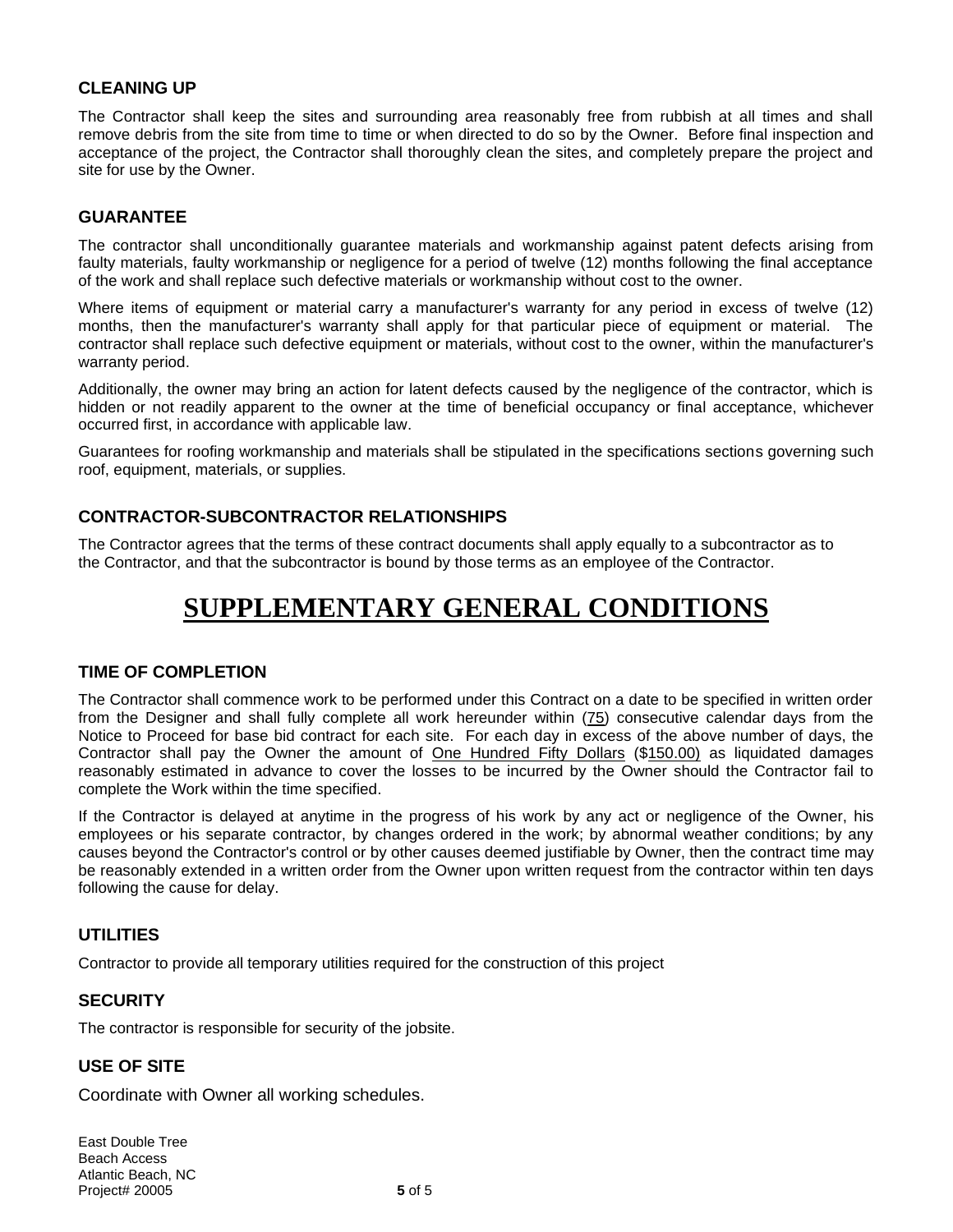# **SECTION 01010 - SUMMARY OF WORK**

# PART 1 - GENERAL

# 1.1 SUMMARY

- A. Section Includes:
	- 1. Project description
	- 2. Applicable regulatory requirements
	- 3. Access to the site
	- 4. Contractor's use of the premises
	- 5. Coordination requirements
- B. Related Documents:
	- 1. Division 0 Bidding and General Conditions, Division 1 General Requirements, all applicable provisions in the technical specifications sections of Divisions 2 through 16 and applicable drawings apply to this section.

# 1.2 PROJECT DESCRIPTION

- A. The project consists of a new Beach access
	- 1. As shown in contract documents.
- B. The work consists of:
	- 1. New beach access, including walkways, ramps, handrails, guardrails and minor grading. Please note: Owner will provide decking and railing- See plans for more information.

# 1.3 PRIME CONTRACTS

A. The work will be bid as one Single Prime Informal Contract.

# 1.4 REGULATORY REQUIREMENTS

- A. The following regulations are applicable to this project:
	- 1. North Carolina State Building Code, current edition.
	- 2. This Project is in the Inspections jurisdiction of Atlantic Beach and CAMA
	- 3. Submit copies of all licenses, and similar permissions obtained and receipts for fees paid, to the Architect, upon request.

# 1.5 ACCESS TO THE SITE AND USE OF THE PREMISES

- A. Limited Space will be available to the Contractor for the performance of the work.
- B. Limited Storage and staging areas will be available on site.
- C. Signs: Provide signs adequate to direct visitors.
	- 1. Do not install, or allow to be installed, signs other than specified sign(s) and signs identifying the principal entities involved in the project.

# PART 2 - PRODUCTS (NOT USED)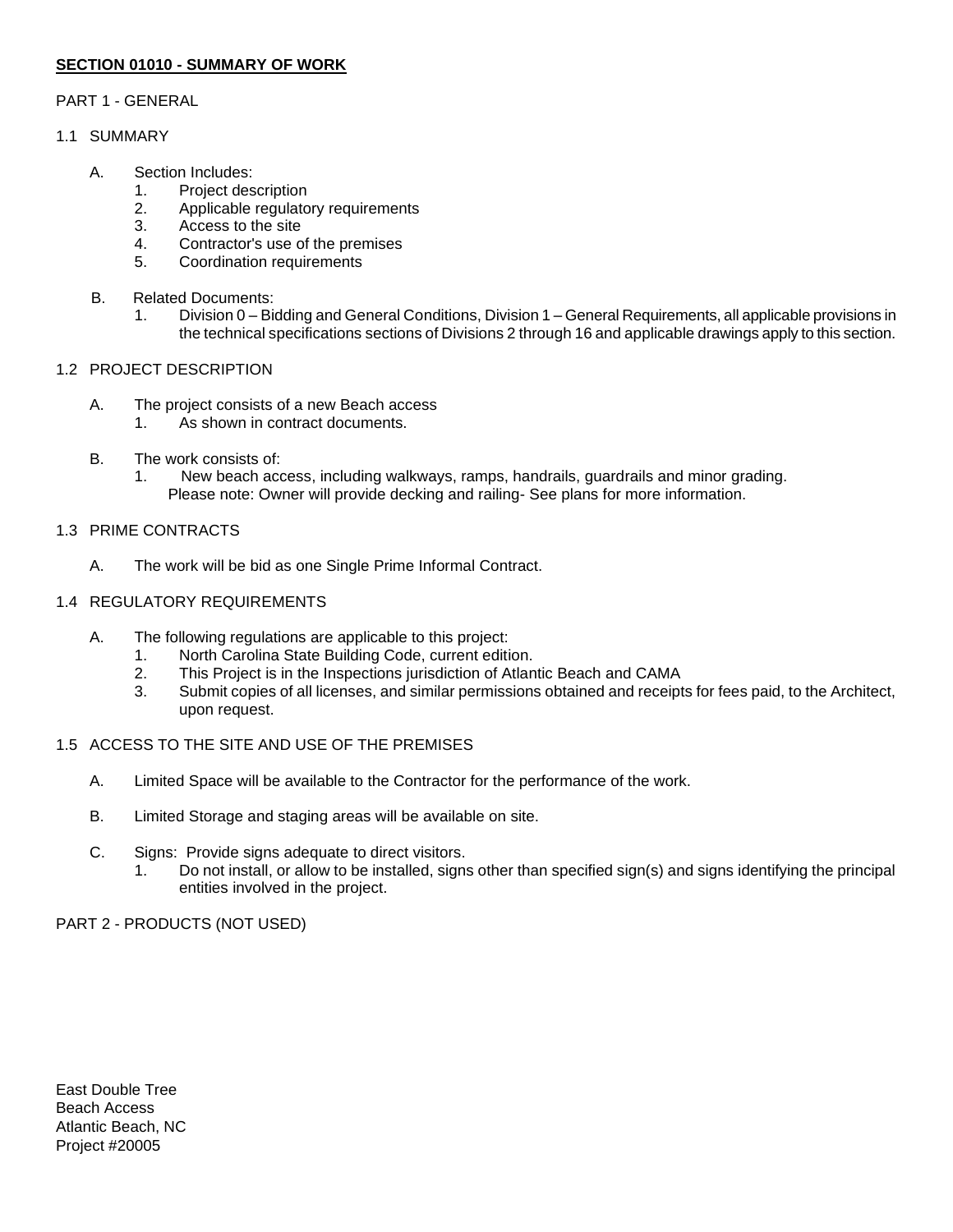# PART 3 - EXECUTION

#### 3.1 PRE-CONSTRUCTION MEETING

A. A Pre-Construction meeting will be held.

#### 3.2 SECURITY PROCEDURES

- A. Limit access to the site work area to persons involved in the work.
- B. Provide secure storage for materials for which the Owner has made payment and which are stored on site.
- C. Secure completed work as required to prevent loss.

#### 3.3 COORDINATION

- A. A monthly meeting may be held, for the specific purpose of coordination, at the site.
	- 1. Attendees shall include:
		- a. Representative of the General Contractor.
		- b. Subcontractors currently working at the site, if necessary.
		- c. Owner's representative.
		- d. Architect
- B. The General Contractor is responsible for coordination of all products/materials, installations, in the Single Prime scenario.
	- 1. Prepare coordination drawings as needed for separate products.
	- 2. Where space is limited, show plan and cross-section dimensions of space available.
	- 3. Coordinate shop drawings prepared by separate entities.
	- 4. Show installation sequence when necessary for proper installation.

# END OF SECTION 01010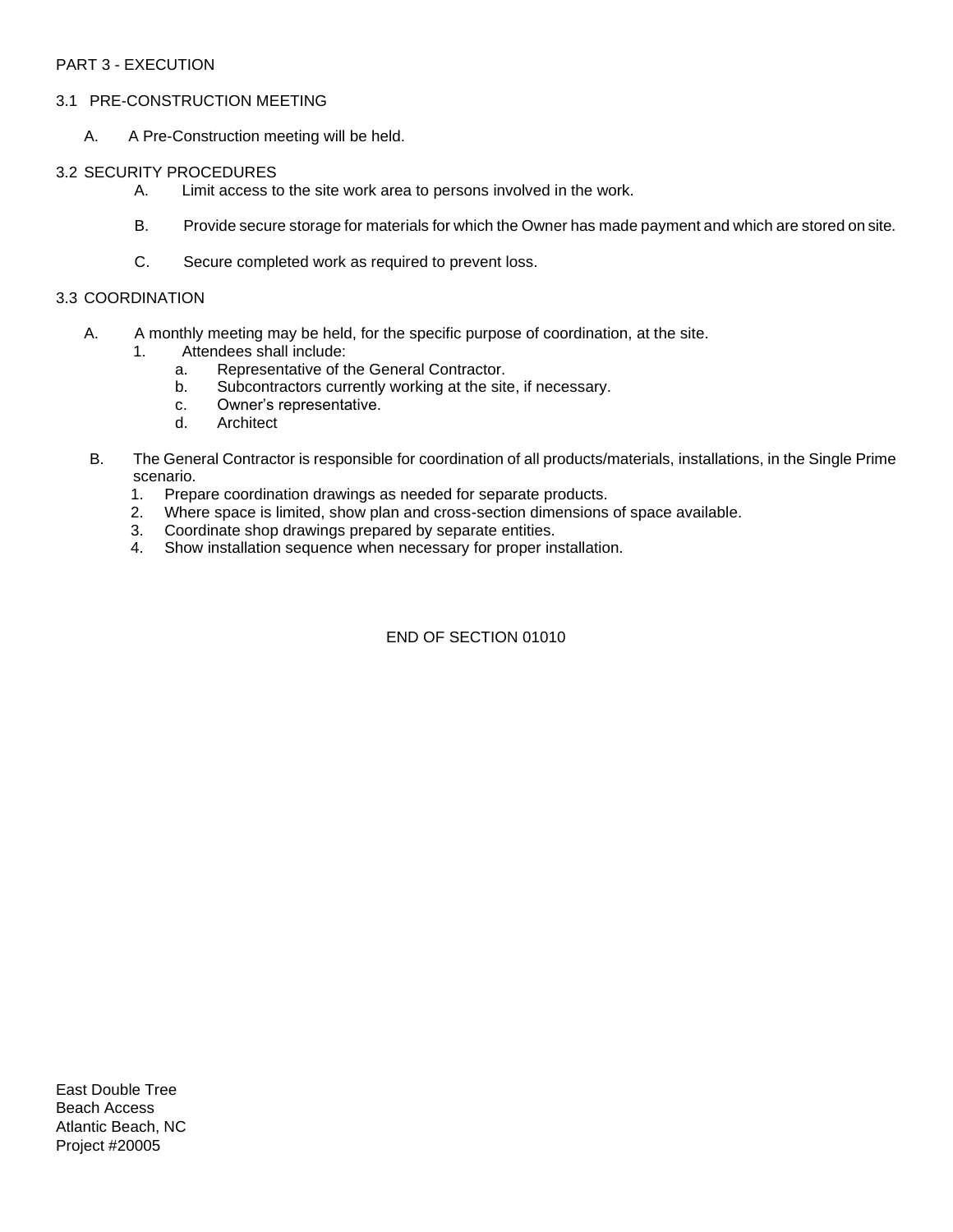# **SECTION 01027 - PAYMENT, MODIFICATION, AND COMPLETION PROCEDURES**

# PART 1 - GENERAL

# 1.1 SUMMARY

- A. Section Includes:
	- 1. Payment procedures.
	- 2. Modification procedures.
	- 3. Completion procedures.
- B. Related Documents:
	- 1. Division 0 Bidding and General Conditions, Division 1 General requirements, all applicable provisions in the technical specification sections of Divisions 2 through 16 and applicable drawings apply to this section.
- C. Related Requirements Specified Elsewhere in the Project Manual:
	- 1. Project Record Documents, Division 1.
	- 2. Schedule of Values, Division 1.

# 1.2 CONTRACT CONDITIONS

- A. See the General Conditions of the Contract for additional requirements.
- B. The Owner will retain from each progress payment an amount equal to 10 percent of the value of the work covered by the progress payment.
- C. At substantial completion the Contractor may apply for release of retainage sufficient to bring the total of payments to 90 percent of the contract sum, less those amounts that are withheld to cover incomplete or incorrect work and unsettled claims, as defined elsewhere.
- D. No payment will be made for materials or equipment stored off site.
- E. Payments may be withheld if the contractor fails to make dated submittals within the time periods specified.

# 1.3 DEFINITIONS

- A. Request for Pricing (R.F.P.): Any written request from the Owner or Architect to the contractor for a quotation, price, or breakdown on a change proposed but not ordered.
- B. Final Completion: The stage at which all incomplete and incorrect work has been completed or corrected in accordance with the contract documents.
- C. List of Incomplete Work: A comprehensive list of items to be completed or corrected, prepared by the contractor for the purpose of obtaining certification of substantial completion. This list is also referred to as a "punch list."
- D. Modifications: Any written amendments to the contract, such as change orders.
- E. Schedule of Values: A detailed breakdown of the contract sum into individual cost items, which will serve as the basis for evaluation of applications for progress payments during construction. Line items shall be broken down into Materials and Labor and rounded to the nearest dollar.
- F. Substantial Completion: The time at which the work, or a portion of the work which the owner agrees to accept separately, is sufficiently complete in accordance with the contract documents so that the owner can occupy or use the work for its intended purpose.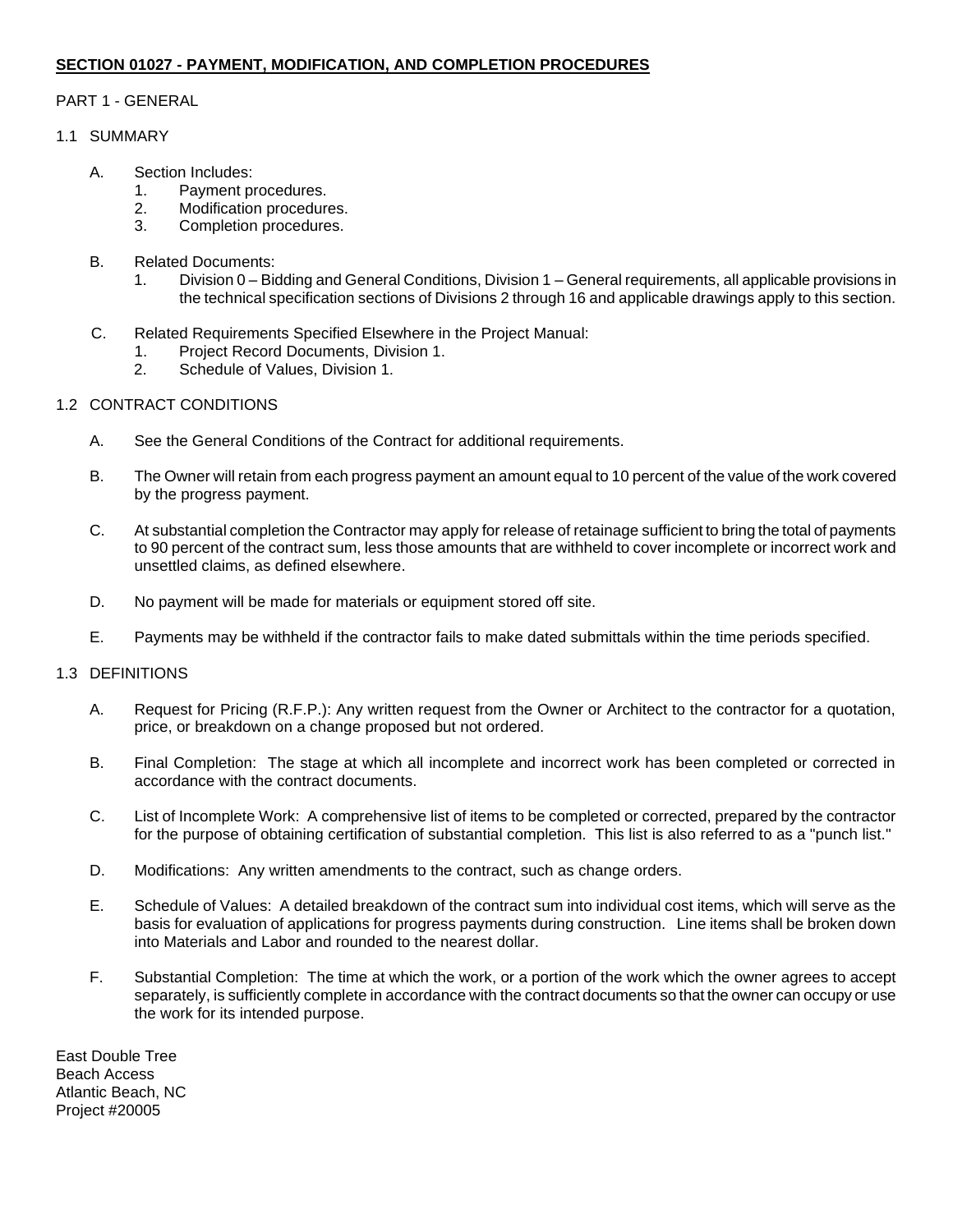# 1.4 SUBMITTALS

- A. Schedule of Values: Must be submitted for review by Single Prime Contractor prior to submitting first Application for Payment. First application for payment will not be reviewed without approved schedule of values.
- B. Applications for Payments: Submit sufficiently in advance of date established for the progress payment to allow for the processing indicated.

# PART 2 - PRODUCTS (NOT USED)

# PART 3 - EXECUTION

- 3.1 SCHEDULE OF VALUES See Section 01370
	- A. Contractor shall prepare a schedule of values for his work.

#### 3.2 APPLICATIONS FOR PAYMENT

- A. Application for Payment Forms: Use AIA original current editions of G702, Application and Certificate for Payment, and AIA G703, Continuation Sheet, or a similar electronic format with the same information.
- B. Preparation of Applications for Payment: Complete form entirely.
	- 1. Make current application consistent with previous applications, certificates for payment, and payments made.
	- 2. Base the application on the current schedule of values, and work completed or stored on site only.
	- 3. Include the amounts of modifications issued before the end of the construction period covered by the application.
	- 4. Include the signature by person authorized by the contractor to sign legal documents.
	- 5. Notarize each copy.
	- 6. Submit in 4 copies.
	- 7. Submit Sales Tax report form as required.
- C. Transmit application for payment with a transmittal form itemizing supporting documents attached.
	- 1. Transmit to the Architect.

# 3.3 WAIVERS OF LIEN

- A. With final application for payment, submit complete waivers of lien from every entity who may be legally entitled to file a mechanic's or other lien against the work.
- B. Contractor's Affidavit of Release of Liens Forms: Use AIA form G706A.

#### 3.4 FIRST PAYMENT PROCEDURE

- A. The first application for payment will not be reviewed until the following submittals have been received:
	- 1. Certificates of insurance.
	- 2 Schedule of Values.
	- 3 List of subcontractors, principal suppliers, and fabricators.
	- 4 Contractor's construction schedule.
	- 5 All submittals specified to occur prior to first application for payment or prior to first payment.

# 3.5 MODIFICATION PROCEDURES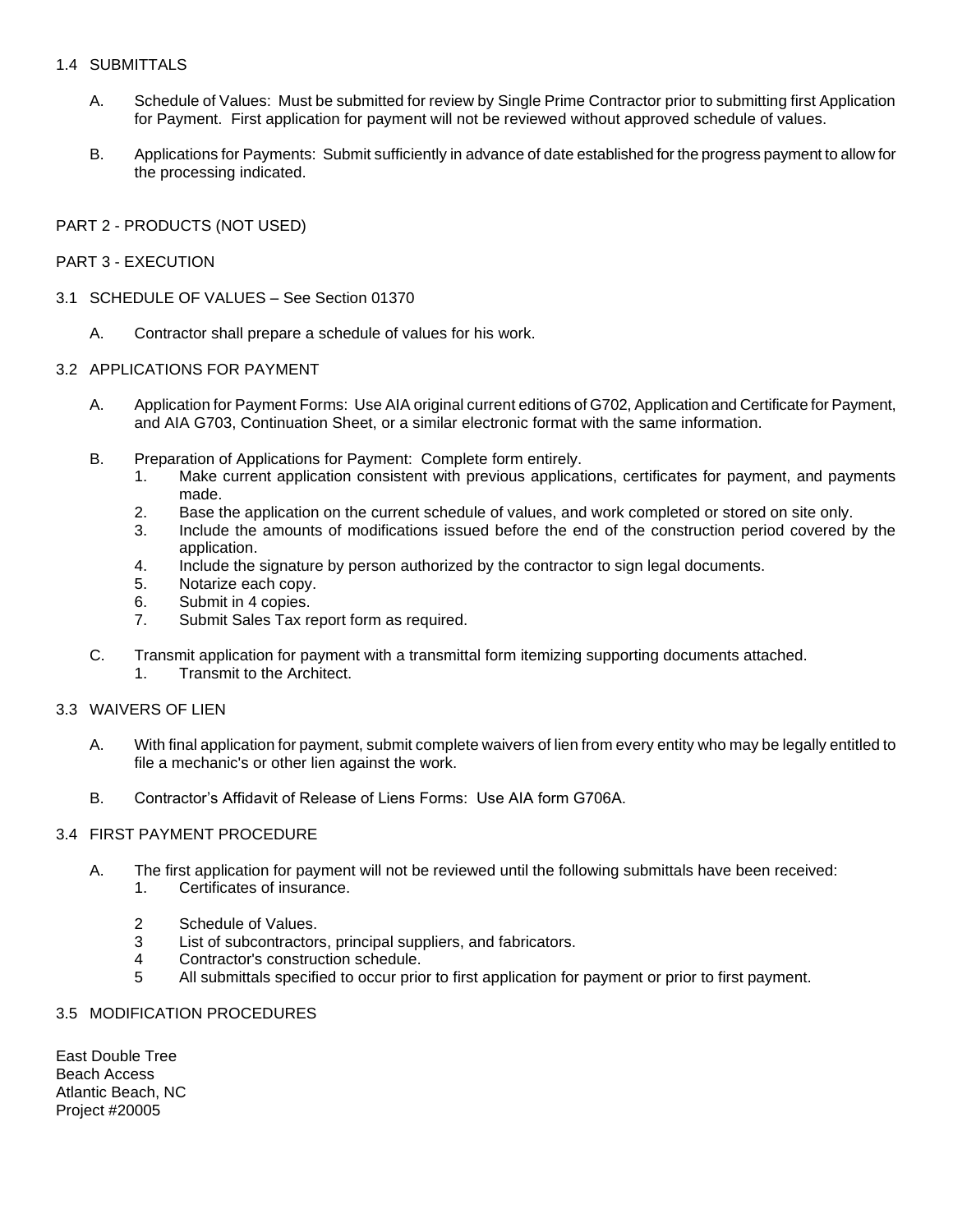- A. Designate a single individual authorized to receive change documents and who will be responsible for informing others of changes to the work.
- B. Changes in cost resulting from modifications shall include only those costs specified elsewhere in the contract documents.
- C. When requested in writing, the contractor shall provide sufficient information for evaluation of proposed changes within 14 days.
- D. Provide the following information for every change proposal request:
	- 1. The amount of change in the contract sum, if any.
	- 2. The amount of change in the contract time, if any, with explanation.
	- 3. Cost breakdown, using schedule of values line items, separated into material and labor costs, additions and deletions, and with overhead and profit handled in the same manner as specified for the schedule of values.
	- 4. The period of time within which the proposed changes in contract sum or time will be valid.
	- 5. A statement describing the effect the change may have on the work of other prime contractors.
	- 6. Upon request, provide the following information:
		- a. Quantities and unit costs of products, labor, and equipment.
			- b. Taxes, insurance, and bonds.
			- c. Overhead and profit.

# 3.6 SUBSTANTIAL COMPLETION PROCEDURES

- A. Request for inspection and application for payment may coincide.
- B. The Architect will perform one inspection for substantial completion, upon request of the Contractor.
	- 1. If the Architect is unable to issue the certificate of substantial completion because the work is not considered to be substantially complete, the Contractor shall pay all subsequent inspection costs, including compensation for the Architect's services and expenses.
	- 2. Only one certificate of substantial completion will be issued, for the entire project.
- C. Submit the following with application for payment following substantial completion:
	- 1. Contractor's affidavit of release of liens.
	- 2. Meter readings of all utilities services for which the Contractor has been paying.
	- 3. Request for reduction or release of retainage.
	- 4. Consent of Surety to reduction in or partial release of retainage.
	- 5. Final list of incomplete work.
	- 6. Other data required by the contract documents.
- 3.7 FINAL COMPLETION PROCEDURES
	- A. Request for final inspection and final application for payment may coincide.
	- B. The Architect will perform one inspection for final completion, upon request of the Contractor. 1. Submit the following with request for inspection:
		- a. Previous inspection lists indicating completion of all items.
		- b. If any items cannot be completed, obtain prior approval of such delay.
		- 2. If the Architect is unable to issue the certificate for final payment because the work is not complete, the Contractor shall pay all subsequent inspection costs, including compensation for the Architect's services and expenses.
	- C. Submit the following with the final application for payment:
		- 1. Certified copy of the previous list of items to be completed or corrected, stating that each has been completed or otherwise resolved for acceptance.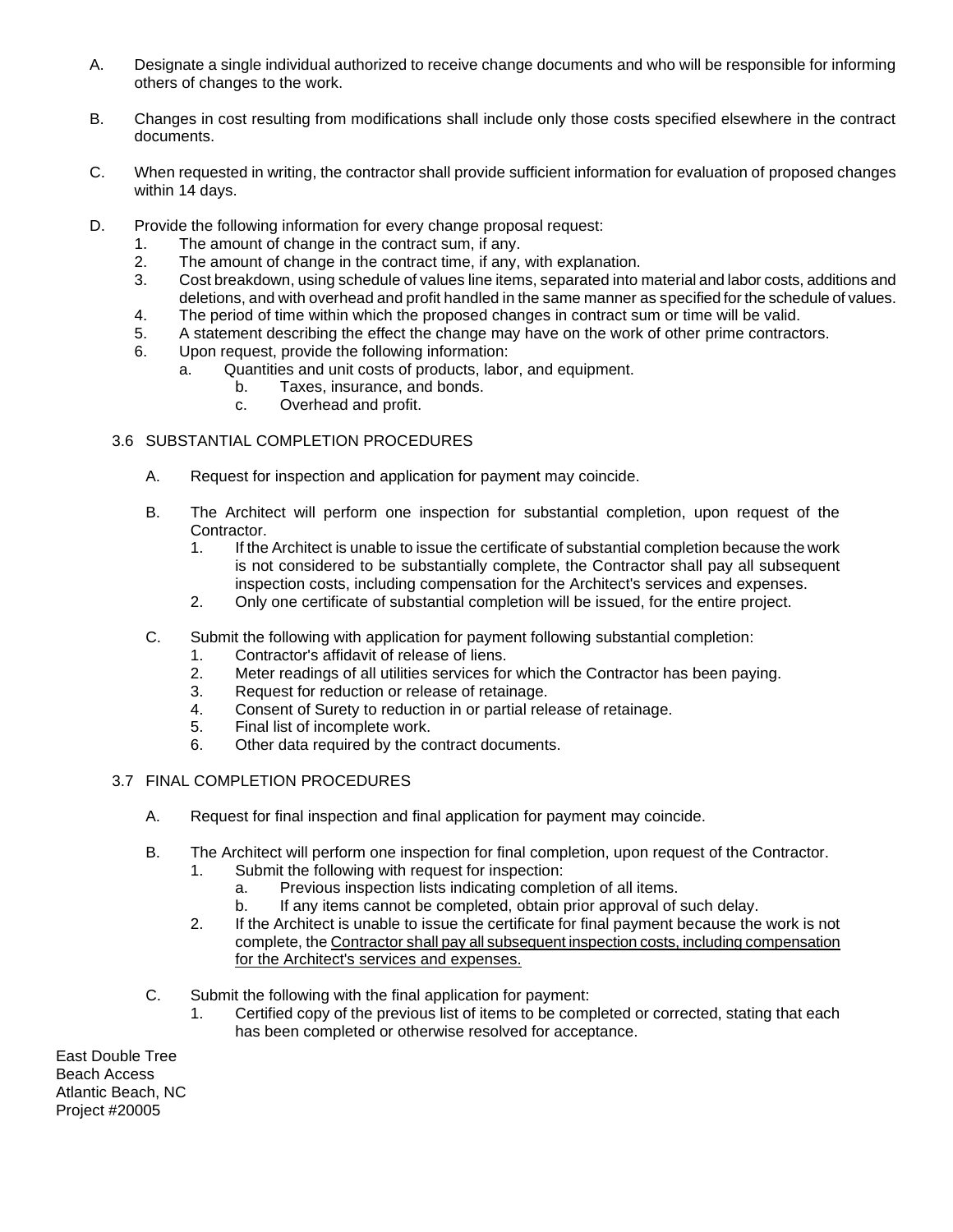- 2. Updated final statement, accounting for final changes to the contract sum.<br>3. Consent of Surety to Final Payment.
- 3. Consent of Surety to Final Payment.
- 4. Meter readings of all utilities services for which the Contractor has been paying after substantial completion.
- 5. Certification that financial obligations to governing authorities and public utilities have been fulfilled.
- 6. Description of unsettled claims.
- 7. Owner's Manuals and Warranties.
- 8. Any other data required by the contract documents.

END OF SECTION 01027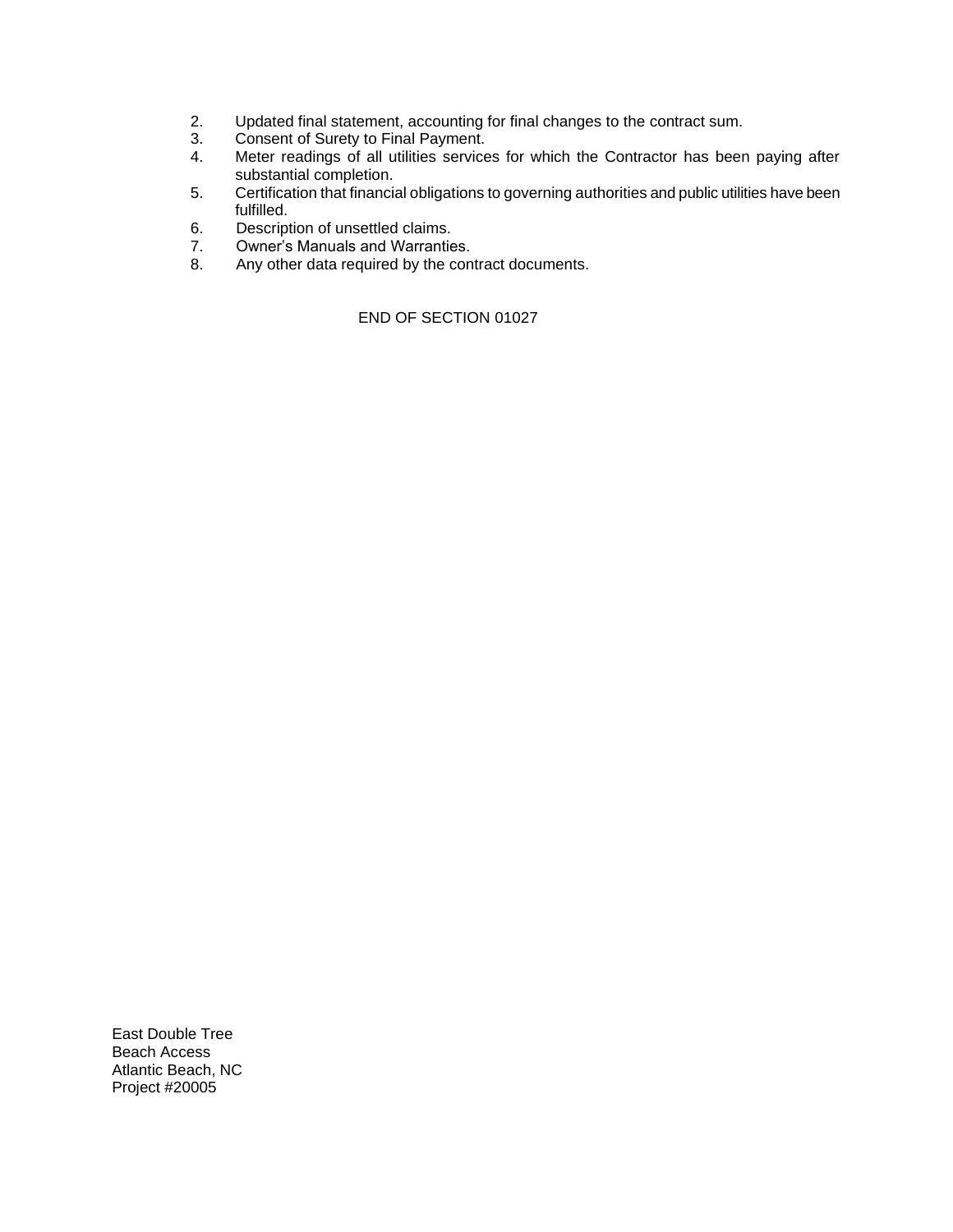# **SECTION 01045 - CUTTING AND PATCHING**

# PART 1 - GENERAL

#### 1.1 DESCRIPTION

- A. Work included: This Section establishes general requirements pertaining to cutting (including excavating), fitting, and patching of the Work required to:
	- 1. Make the several parts fit properly;
	- 2. Uncover work to provide for installing, inspection, or both, of ill-timed work;
	- 3. Remove and replace work not conforming to requirements of the Contract Documents; and
	- 4. Remove and replace defective work.

#### B. Related work:

- 1. In addition to other requirements specified, upon the Architect's request, uncover work to provide for inspection by the Architect of covered work, and remove samples of installed materials for testing.
- 2. Do not cut or alter work performed under separate contracts without the Architect's written permission.
- 3. See Article 12 of General Conditions of the Contract for Construction.

# 1.2 SUBMITTALS

- A. Request for Architect's consent:
	- 1. Prior to cutting which effects structural safety, submit written request to the Architect for permission to proceed with cutting.
	- 2. Should conditions of the Work, or Schedule, indicate a required change of materials or methods for cutting and patching, so notify the Architect and secure his written permission and the required Change Order prior to proceeding.

# PART 2 - PRODUCTS

#### 2.1 MATERIALS

- A. For replacement of items removed, use materials complying with pertinent Sections of these Specifications.
- B. All concrete patching to be done with low moisture, non-shrink grout.

#### PART 3 - EXECUTION

#### 3.1 SURFACE CONDITIONS

- A. Inspection:
	- 1. Inspect existing conditions, including elements subject to movement or damage during cutting, excavating, patching, and backfilling.
	- 2. After uncovering the work, inspect conditions affecting installation of new work.

#### B. Discrepancies

- 1. If uncovered conditions are not as anticipated, immediately notify the Architect and secure needed directions.
- 2. Do not proceed until unsatisfactory conditions are corrected.

#### 3.2 PREPARATION PRIOR TO CUTTING

A. Provide required protection including, but not necessarily limited to, shoring, bracing, and support to maintain structural integrity of the Work.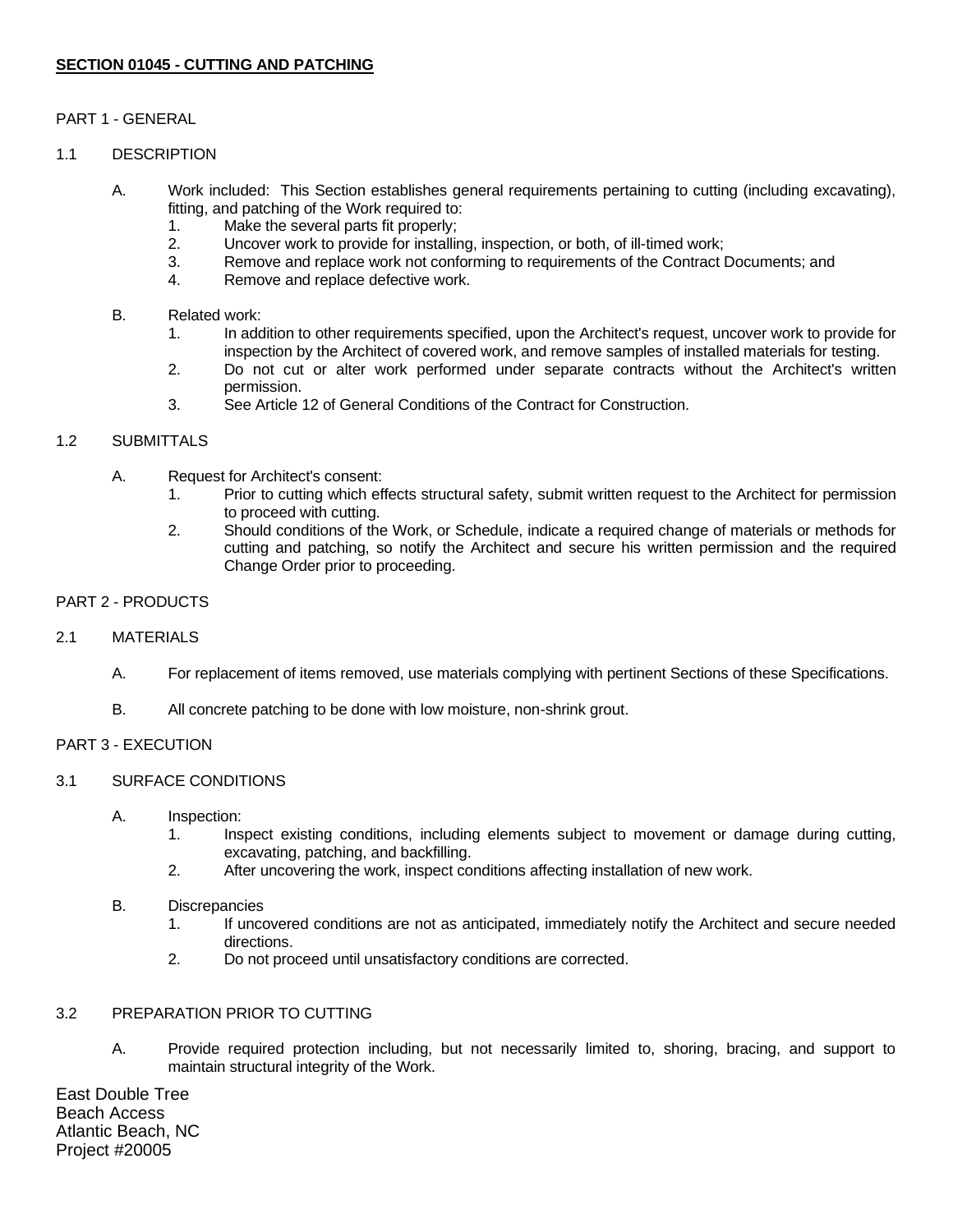# 3.3 PERFORMANCE

- A. Perform required excavating and backfilling as required under pertinent other Sections of these Specifications.<br>1. Perform
	- Perform cutting and demolition by methods which will prevent damage to other portions of the Work and provide proper surfaces to receive installation of repair and new work.
	- 2. Perform fitting and adjusting of products to provide finished installation complying with the specified tolerances and finishes.

END OF SECTION 01045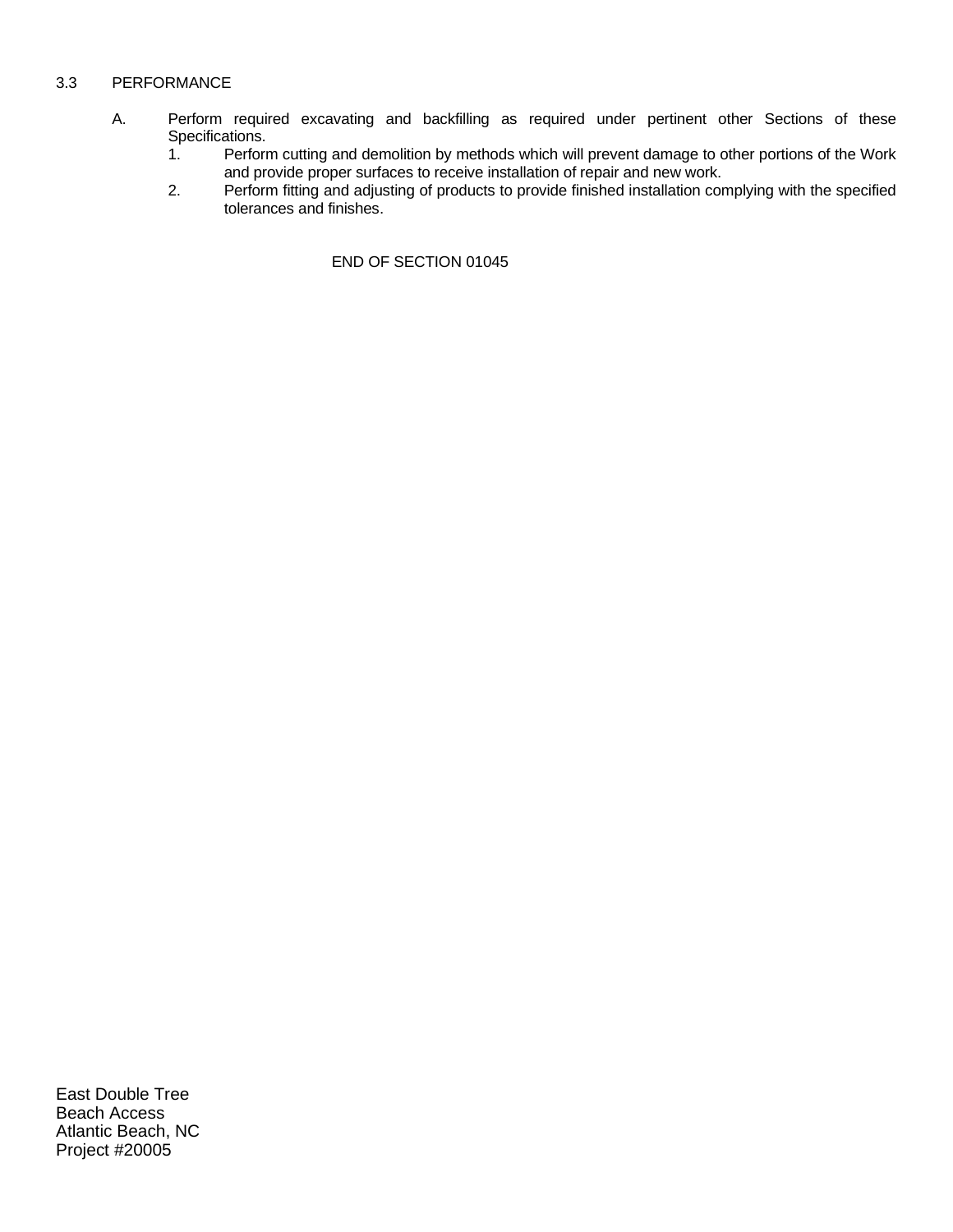#### **SECTION 01090 - ABBREVIATIONS AND SYMBOLS**

PART 1 - GENERAL

#### 1.1 REFERENCE TO APPLICABLE STANDARDS

- A. Wherever reference is made to Codes, Standards Specifications or other data published by regulating agencies or accepted organizations, it shall be understood that such reference is made to the latest edition, (including addenda) published prior to the date of Contract Documents, except as noted specifically otherwise by date in the contract documents.
- B. Abbreviations and symbols used in the Specifications can be grouped into three (3) basic categories:
	- 1. Abbreviations of reference symbols.
	- 2. Abbreviations of words and phrases.
	- 3. Symbols.
- C. Among those which may be used in the Contract Documents are the following (with respective abbreviation used):

|      | AA            | Aluminum Association                                            |
|------|---------------|-----------------------------------------------------------------|
|      | AAMA          | Architectural Aluminum Manufacturers Association                |
|      | <b>AASHTO</b> | American Association of State Highway and Transportation        |
|      |               | <b>Officials</b>                                                |
|      | ABMA          | American Boiler Manufacturers Association                       |
|      | ACI           | American Concrete Institute                                     |
|      | <b>ACRI</b>   | Air Conditioning and Refrigeration Institute                    |
|      | <b>ADC</b>    | <b>Air Diffusion Council</b>                                    |
|      | AFI           | Air Filter Institute                                            |
|      | AGA           | American Gas Association                                        |
|      | AGCA          | Associated General Contractors of America, Inc.                 |
|      | AIA           | American Institute of Architects                                |
|      | <b>AIMA</b>   | Acoustical and Insulating Materials Association                 |
|      | <b>AISC</b>   | American Institute of Steel Construction                        |
|      | <b>AISI</b>   | American Iron and Steel Institute                               |
|      | <b>AITC</b>   | American Institute of Timber Construction                       |
|      | <b>ALS</b>    | American Lumber Standards                                       |
|      | AMCA          | Air Moving and Conditioning Association                         |
|      | <b>ANSI</b>   | American National Standards Institute, Inc.                     |
|      | <b>APA</b>    | American Plywood Association                                    |
|      | <b>API</b>    | American Petroleum Institute                                    |
|      | <b>ARI</b>    | Air Conditioning and Refrigeration Institute                    |
|      | <b>ASAHC</b>  | American Society of Architectural Hardware Consultants          |
|      | <b>ASCE</b>   | American Society of Civil Engineers                             |
|      | <b>ASHRAE</b> | American Society of Heating, Refrigeration and Air Conditioning |
|      |               | Engineers                                                       |
|      | <b>ASME</b>   | American Society of Mechanical Engineers                        |
|      | <b>ASTM</b>   | American Society for testing and Materials                      |
|      | ATI           | <b>Asphalt Tile Institute</b>                                   |
|      | AWI           | Architectural Woodwork Institute                                |
|      | <b>AWPA</b>   | American Wood Preservers Association                            |
|      | ble Tree      |                                                                 |
| cess |               |                                                                 |
|      | $5.55$ MO     |                                                                 |

East Doub **Beach Acc** Atlantic Beach, NC Project #20005 01090-1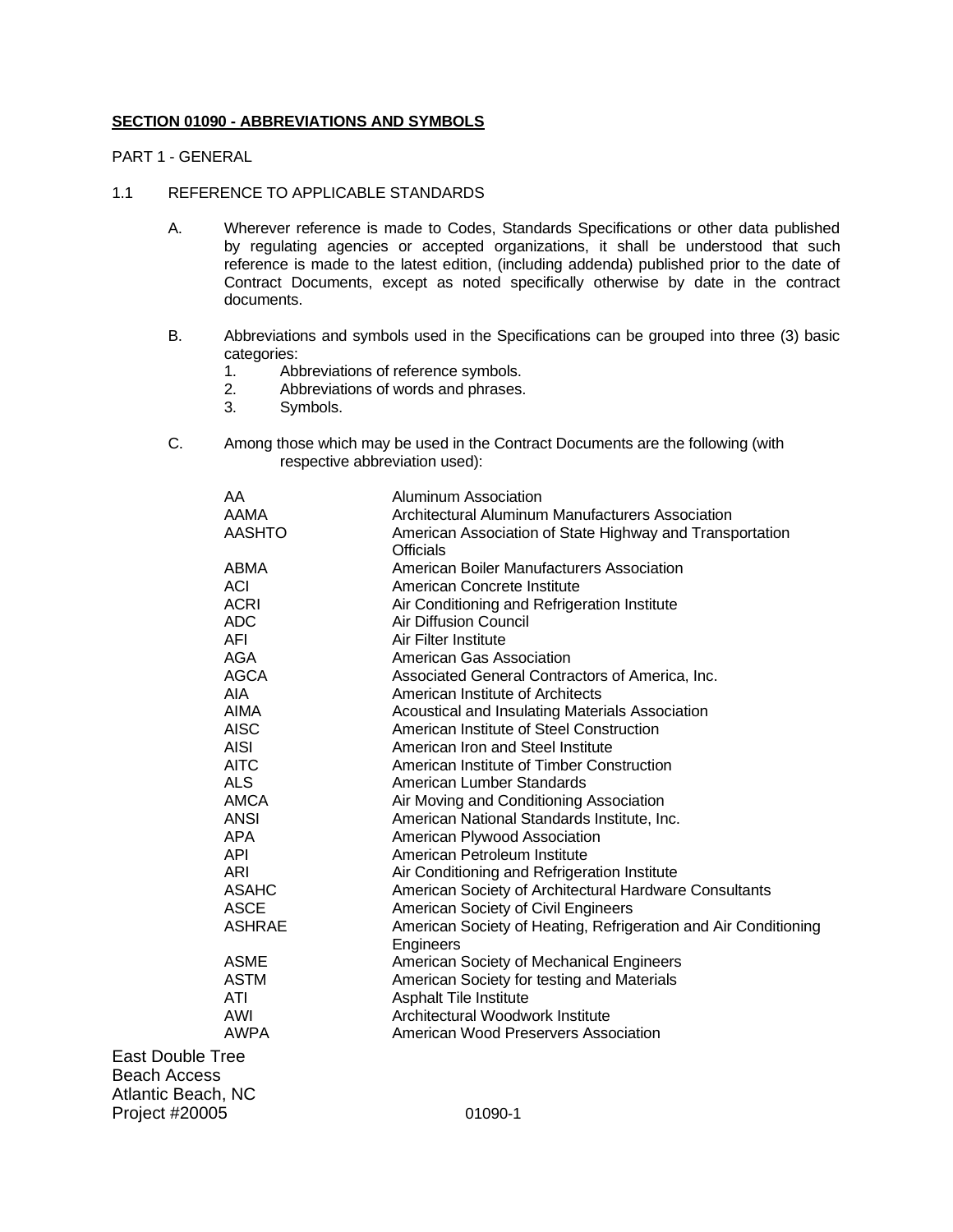| AWPI                        | American Wood Preservers Institute                                                    |
|-----------------------------|---------------------------------------------------------------------------------------|
| <b>AWS</b><br><b>BHMA</b>   | <b>American Welding Society</b><br><b>Builders Hardware Manufacturers Association</b> |
| BIA                         | <b>Brick Institute of America</b>                                                     |
|                             |                                                                                       |
| <b>BRI</b>                  | <b>Building Research Institute</b>                                                    |
| <b>CABRA</b><br><b>CAGI</b> | Copper and Brass Research Association                                                 |
| <b>CE</b>                   | Compressed Air and Gas Institute                                                      |
| <b>CRSI</b>                 | Corps of Engineers (Army)<br><b>Concrete Reinforcing Steel Institute</b>              |
| <b>CSI</b>                  |                                                                                       |
| <b>CTI</b>                  | <b>Construction Specifications Institute</b>                                          |
| <b>DFPA</b>                 | <b>Cooling Tower Institute</b><br>Douglas Fir Plywood Association                     |
| ETL                         |                                                                                       |
|                             | <b>Electrical Testing Laboratories</b>                                                |
| <b>FGMA</b>                 | <b>Flat Glass Marketing Association</b>                                               |
| <b>FHA</b>                  | <b>Federal Housing Administration</b>                                                 |
| FM                          | Factory Mutual Engineering Division, Association of Factory                           |
| <b>FPL</b>                  | Mutual Fire Insurance Companies                                                       |
| <b>FS</b>                   | <b>Forest Products Laboratory</b>                                                     |
|                             | <b>Federal Specifications</b>                                                         |
| FTI<br>GA                   | <b>Facing Tile Institute</b>                                                          |
| <b>GTA</b>                  | <b>Gypsum Association</b>                                                             |
|                             | <b>Glass Tempering Association</b>                                                    |
| <b>HPMA</b>                 | Hardwood Plywood Manufacturers Association                                            |
| <b>IBRM</b>                 | Institute of Boiler and Radiator Manufacturers                                        |
| <b>IEEE</b>                 | Institute of Electrical and Electronics Engineering                                   |
| <b>IES</b>                  | <b>Illuminating Engineering Society</b>                                               |
| JAN                         | Joint Army-Navy Specifications                                                        |
| <b>MAC</b>                  | Masonry Advisory Council                                                              |
| <b>MIA</b>                  | Marble Institute of America                                                           |
| MLMA                        | Metal Lath Manufacturers Association                                                  |
| <b>MS</b>                   | <b>Military Specifications</b>                                                        |
| <b>MSS</b>                  | Manufacturers Standardization Society of the Valves and Fitting<br>Industries         |
| <b>MSTD</b>                 | <b>Military Standard</b>                                                              |
| <b>NAAMM</b>                | National Association of Architectural Metal Manufacturers                             |
| <b>NAFM</b>                 | National Association of Fan Manufacturers                                             |
| <b>NAPF</b>                 | National Association of Plastic Manufacturers                                         |
| <b>NBHA</b>                 | National Builders Hardware Association                                                |
| <b>NBS</b>                  | National Bureau of Standards                                                          |
| <b>NCMA</b>                 | National Concrete Masonry Association                                                 |
| <b>NEC</b>                  | National Electric Code (NFPA Pamphlet No. 70)                                         |
| <b>NEMA</b>                 | National Electric Manufacturers Association                                           |
| <b>NEMI</b>                 | National Elevator Manufacturing Industry, Inc.                                        |
| <b>NFC</b>                  | <b>National Fire Code</b>                                                             |
| <b>NFPA</b>                 | National Fire Protection Association                                                  |
| <b>NFPA</b>                 | National Forest Products Association                                                  |
| <b>NHLA</b>                 | National Hardwood Lumber Association                                                  |
| <b>NHPMA</b>                | Northern Hardwood and Pine Manufacturers Association                                  |
| <b>NPA</b>                  | National Particleboard Association                                                    |
| <b>NPCA</b>                 | National Paint and Coatings Association                                               |
| <b>NRMCA</b>                | National Ready Mixed Concrete Association                                             |
| <b>NSC</b>                  | <b>National Safety Council</b>                                                        |
| <b>East Double Tree</b>     |                                                                                       |
| <b>Beach Access</b>         |                                                                                       |
| Atlantic Beach, NC          |                                                                                       |
| Project #20005              | 01090-2                                                                               |
|                             |                                                                                       |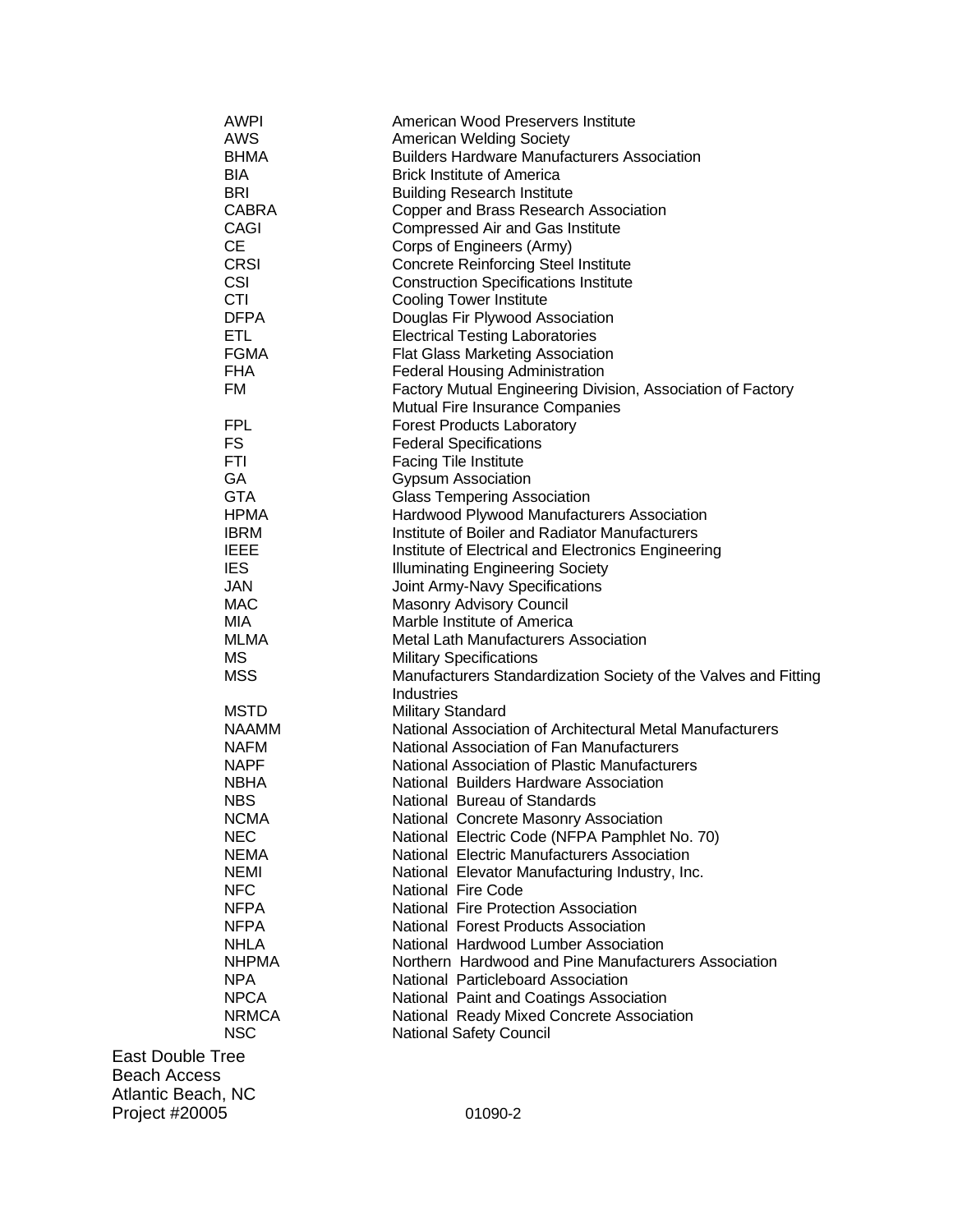| NSF            | National Sanitation Foundation                        |
|----------------|-------------------------------------------------------|
| NTMA           | The National Terrazzo and Mosaic Association, Inc.    |
| <b>NWMA</b>    | National Woodwork Manufacturers Association           |
| OSHA           | Occupational Safety and Health Administration         |
| <b>PCA</b>     | <b>Portland Cement Association</b>                    |
| PCI            | <b>Prestressed Concrete Institute</b>                 |
| PEI            | Porcelain Enamel Institute, Inc.                      |
| <b>PS</b>      | Product Standard, U.S. Department of Commerce         |
| <b>RIS</b>     | <b>Redwood Inspection Service</b>                     |
| RTI            | <b>Resilient Tile Institute</b>                       |
| <b>SAE</b>     | Society of Automotive Engineers                       |
| SBI            | <b>Steel Boiler Institute</b>                         |
| <b>SCMA</b>    | Southern Cypress Manufacturers Association            |
| <b>SDI</b>     | <b>Steel Deck Institute</b>                           |
| SDI            | <b>Steel Door Institute</b>                           |
| SJI            | Steel Joint Institute                                 |
| <b>SMACCNA</b> | Sheet Metal and Air Conditioning Contractors National |
|                | Association                                           |
| <b>SMFMA</b>   | Sprayed Mineral Fiber Manufacturers Association, Inc. |
| <b>SPIB</b>    | Southern Pine Inspection Bureau                       |
| SSPC           | <b>Steel Structures Painting Council</b>              |
| <b>SWFPA</b>   | Structural Wood Fiber Products Association            |
| TCA            | Tile Council of America                               |
| TEMA           | <b>Tubular Exchange Manufacturing Association</b>     |
| TIMA           | <b>Thermal Insulation Manufacturers Association</b>   |
| TPI            | <b>Truss Plate Institute</b>                          |
| UL             | Underwriter's Laboratories, Inc.                      |
| UPC            | Uniform Plumbing Code                                 |
| WRI            | Wire Reinforcement Institute                          |
| WWPA           | <b>Western Wood Products Association</b>              |

# 1.2 ABBREVIATIONS OF WORDS AND PHRASES

A. Abbreviations of words and phrases applicable to this Project; other than listed above for reference standards, shall be as shown on the Drawings.

# 1.3 SYMBOLS

A. Symbols representing construction materials and the equipment applicable to this Project shall be as shown on the Drawings.

PART 2 & 3 - NOT USED.

# END OF SECTION 01090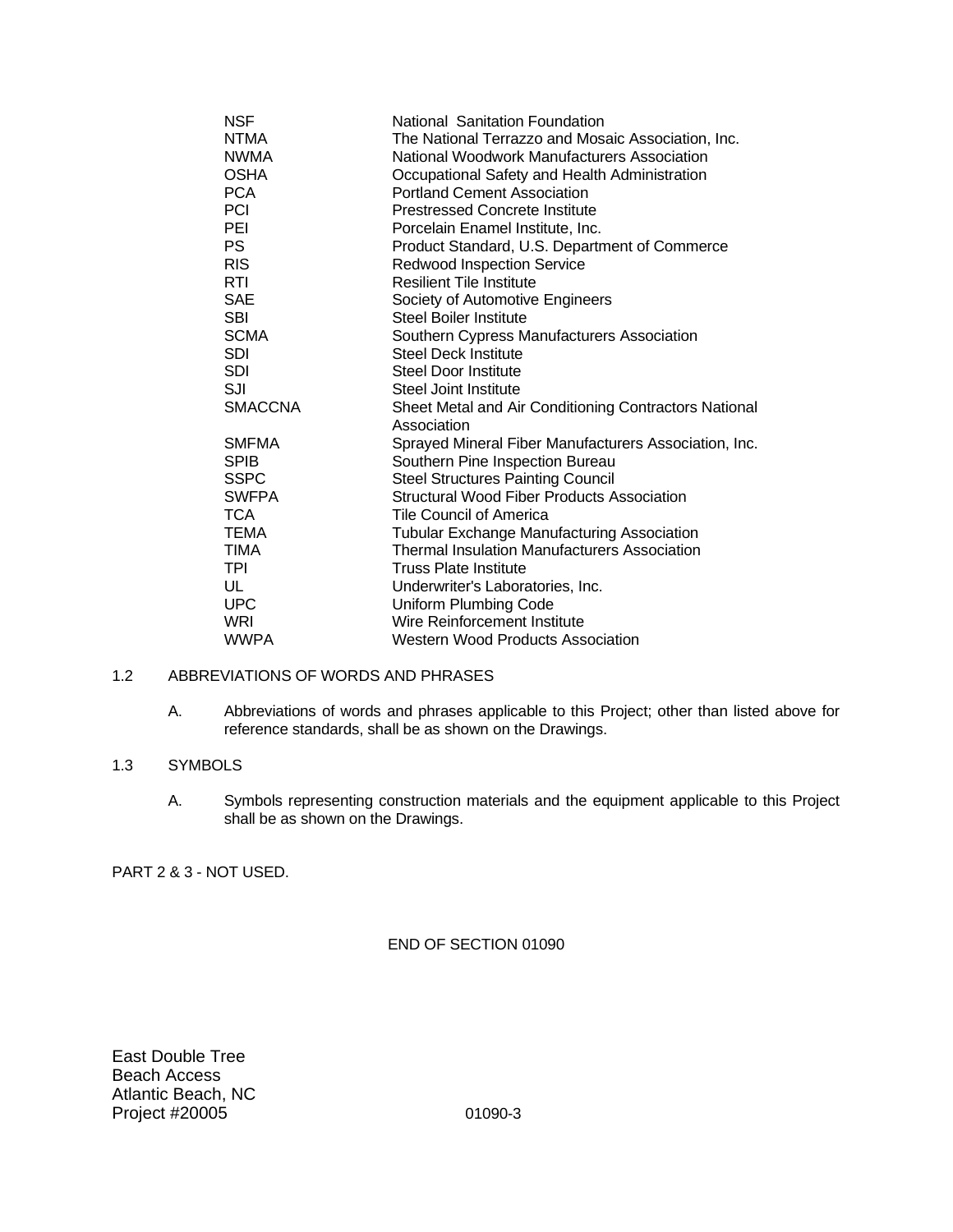# **SECTION 01200 - PROJECT MEETINGS**

#### PART 1 - GENERAL

# 1.1 DESCRIPTION

A. Work included: To enable orderly review during progress of the Work, and to provide for systematic discussion of problems, the Architect may conduct project meetings throughout the construction period.

- B. Related work:
	- 1. The Contractor's relations with his subcontractors and materials suppliers, and discussions relative thereto, are the Contractor's responsibility and normally are not part of project meetings content.

#### 1.2 SUBMITTALS

A. Agenda items: To the maximum extent practicable, advise the Architect at least 24 hours in advance of project meetings regarding items to be included in or added to the agenda.

#### B. Minutes:

- 1. The Architect will compile minutes of each project meeting, and will furnish one copy to each Contractor and required copies to the Owner.
- 2. Recipients of copies may make and distribute such other copies as they wish.

#### 1.3 QUALITY ASSURANCE

A. For those persons designated by the Contractor to attend and participate in project meetings, provide required authority to commit the Contractor to solutions agreed upon in the project meetings.

# PART 2 - PRODUCTS

(No products are required in this Section)

#### PART 3 - EXECUTION

#### 3.1 GENERAL

- A. Except as noted below for Preconstruction Meeting, project meetings may be held monthly,
- B. Coordinate as necessary to establish mutually acceptable schedule for meetings.

#### 3.2 PRECONSTRUCTION MEETING

- A. Preconstruction Meeting will be scheduled to be held within 15 working days of the written Notice to Proceed.
	- 1. Provide attendance by authorized representatives of the Contractors and major subcontractors.
	- 2. The Architect will advise other interested parties, including the Owner.
- B. Minimum agenda: Data will be distributed and discussed on at least the following items:
	- 1. Organizational arrangement of Contractor's forces and personnel, and those of subcontractors, materials suppliers, and Architect.
	- 2. Channels and procedures for communication.
	- 3. Construction schedule, including sequence of critical work.
	- 4. Contract Documents, including distribution of required copies of original Documents and revisions.
	- 5. Processing of Shop Drawings and revisions.
	- 6. Processing of Bulletins, field decisions, and Change Orders.
	- 7. Rules and regulations governing performance of the Work; and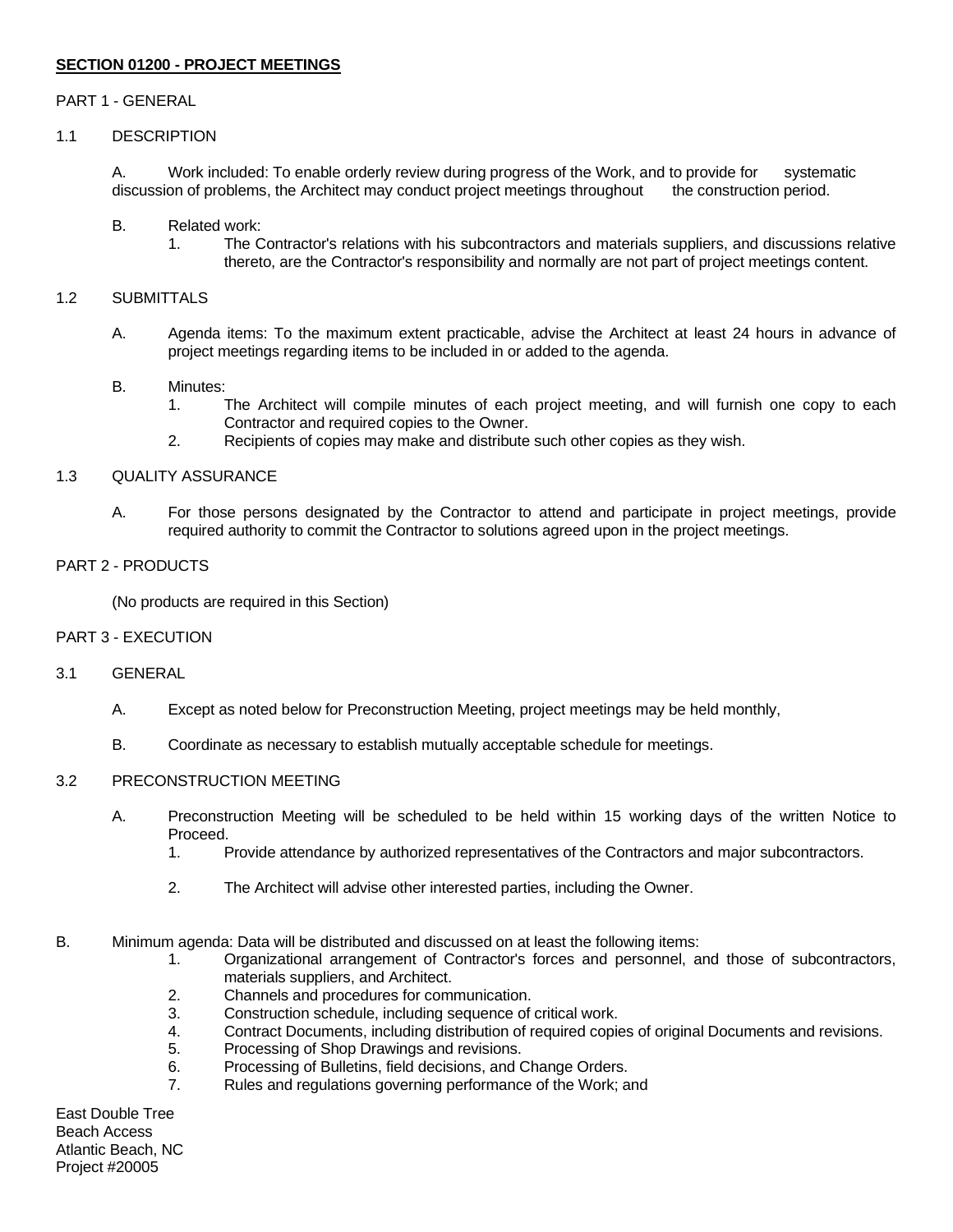8. Procedures for safety and first aid, security, quality control, housekeeping, and related matters.

# 3.3 PROJECT MEETINGS

- A. Attendance:
	- 1. To the maximum extent practical, assign the same person or persons to represent the Contractor at project meetings throughout progress of the Work.
	- 2. Subcontractors, materials suppliers, and others may be invited to attend those project meetings in which their aspect of the Work is involved.
	- 3. Representative from the owner.
- B. Minimum agenda:
	- 1. Review progress of the Work since last meeting, including status of submittals for approval.
	- 2. Identify problems which impede planned progress.<br>3. Develop corrective measures and procedures to re
	- Develop corrective measures and procedures to regain planned schedule.

Complete other current business.

END OF SECTION 01200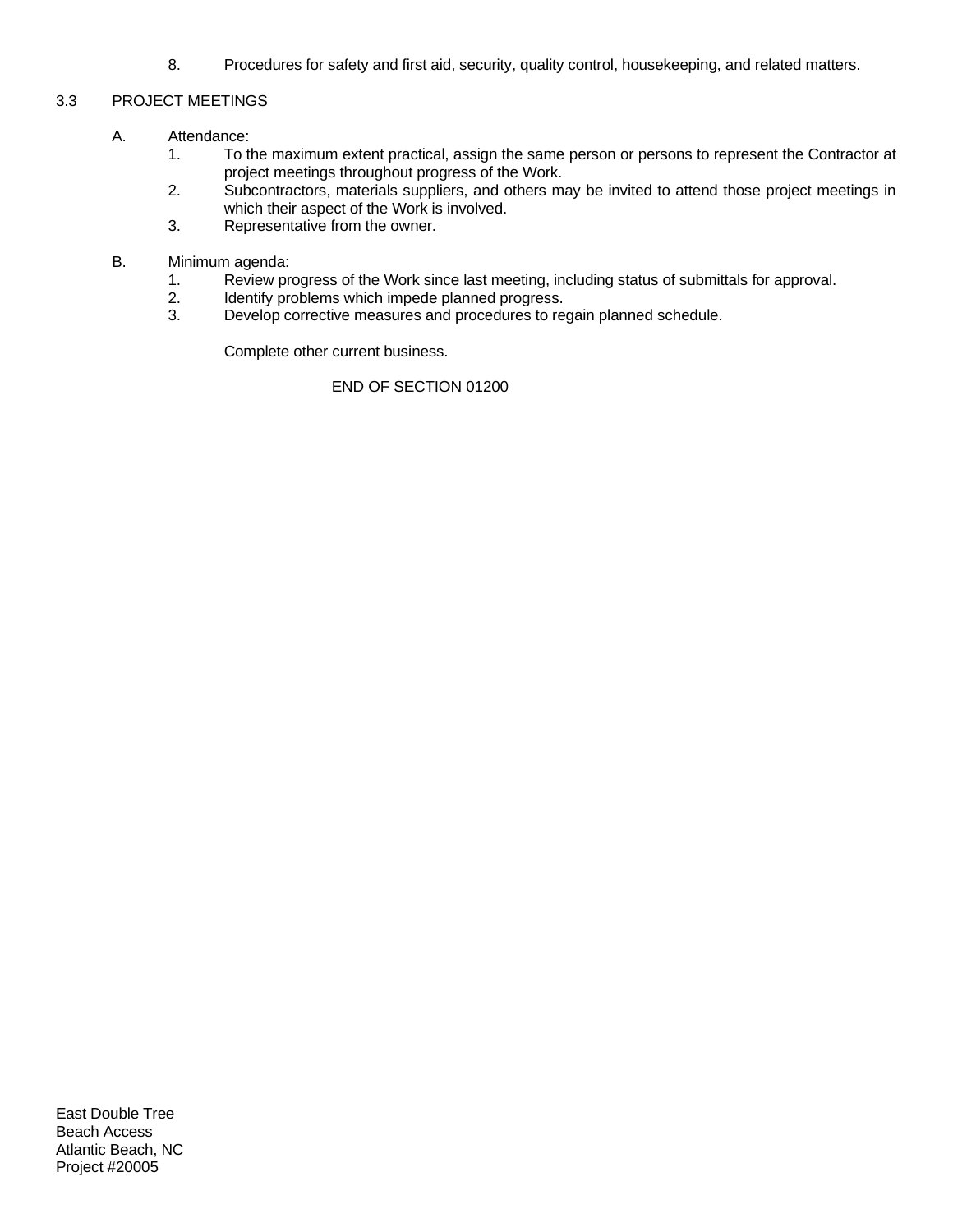# PART 1 - GENERAL

# 1.1 RELATED DOCUMENTS

A. Drawings and general provisions of Contract, including General Conditions and other Division 1 specifications sections, apply to work of this section.

# 1.2 DESCRIPTION

A. Post Award Requirements

1. Draft of Construction Schedule: Within two weeks of Date of Commencement of the Work, Contractor shall complete draft of time-scaled CPM Construction

Schedule. (Bar chart is acceptable.)

2. Level of Detail: Except for procurement and General Conditions requirements, differentiate activities on schedule so that no single activity shown requires more than twenty-one (21) calendar days to complete.

# B. Schedule of Values

1. Within seven (7) days after completion of CPM Construction Schedule and

before first pay request, Contractor shall submit Schedule of Values (see Section 01370) for review by the Architect allocating a dollar value for each activity on Construction Schedule. Dollar value for each activity will include cost broken into labor, materials, and pro rata contribution to overhead and profit. Subcontract sums will be identified on the Schedule of Values and broken down as described above.

# C. Approval

1. Approval of Construction Schedule and Schedule of Values will be signified by the Architect and Contractor's joint signatures on one copy of each document. Thereafter, Project will be monitored with Construction Schedule, which Contractor shall use in planning, organizing, directing, coordinating, and executing the Work and which shall be the basis for evaluating the progress of the Work.

- D. Schedule Revisions
	- 1. General: Revisions to approved Construction Schedule must be approved in writing by Architect and Contractor.
	- 2. Contractor: Submit requests for revisions to schedule to Architect together with written rationale and description of logic for rescheduling work to maintain Specific Contractual Milestone Dates.
		- a. Proposed revisions acceptable to the Architect will be incorporated into next update of Construction Schedule by the Contractor.
	- 3. Owner: Changes initiated by Owner and implemented by Change Orders which have potential to affect critical dates will require Contractor to prepare revised schedule for the Architect's concurrence. The Architect's approved revisions will be incorporated into the Construction Schedule. Adjustments in scheduled completion dates, either for intermediate activities or for Contract as a whole, will be considered only to extent that there is not sufficient float to absorb the revisions accepted.
- E. Recovery Schedule
	- 1. General: Should updated Construction Schedule show Contractor to be fourteen (14) or more days behind schedule at any time during construction, the Architect may require Contractor to prepare Recovery Schedule, displayed in CPM format, which will display Contractor's plan for returning to schedule within subsequent pay period.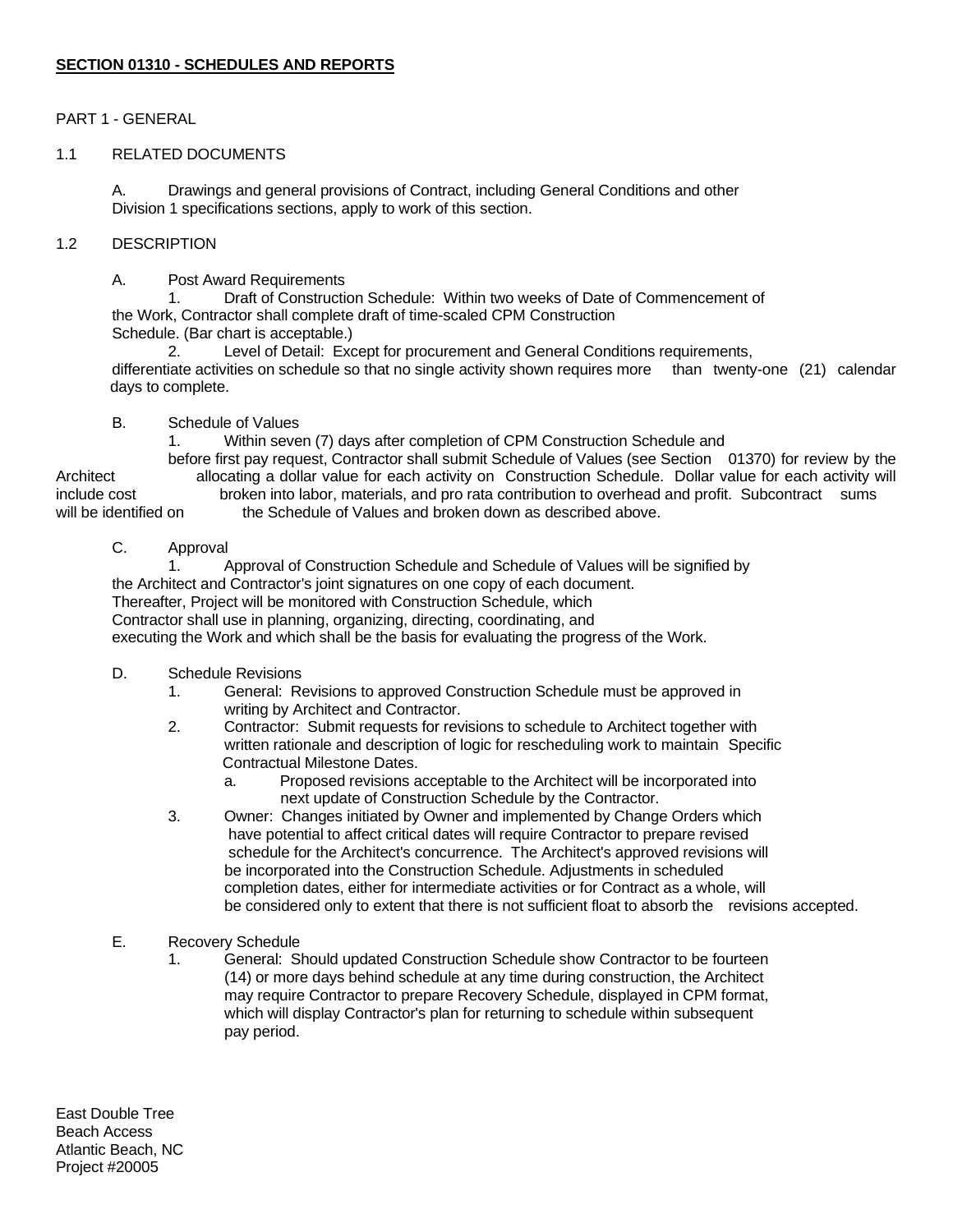- 2. Schedule Preparation: Within seven (7) days after notice from the Architect, prepare and submit to the Architect a Recovery Schedule, incorporating best available information from Subcontractors and others which will permit return to Construction Schedule within subsequent pay period. Prepare Recovery Schedule to same level of detail as Construction Schedule.
- 3. Schedule Assessment: Seven (7) days prior to expiration of Recovery Schedule, confer with the Architect to assess effectiveness of Recovery Schedule. As a result of this conference, the Architect will direct Contractor as follows:
- 4. Behind Schedule: If the Architect determines Contractor is still behind schedule, the Architect will direct Contractor to prepare another Recovery Schedule for subsequent pay period.
- 5. On Schedule: If the Architect determines Contractor has successfully complied with provisions of Recovery Schedule, the Architect will direct Contractor to return to use of Construction Schedule.

PARTS 2 & 3 - NOT USED.

END OF SECTION 01310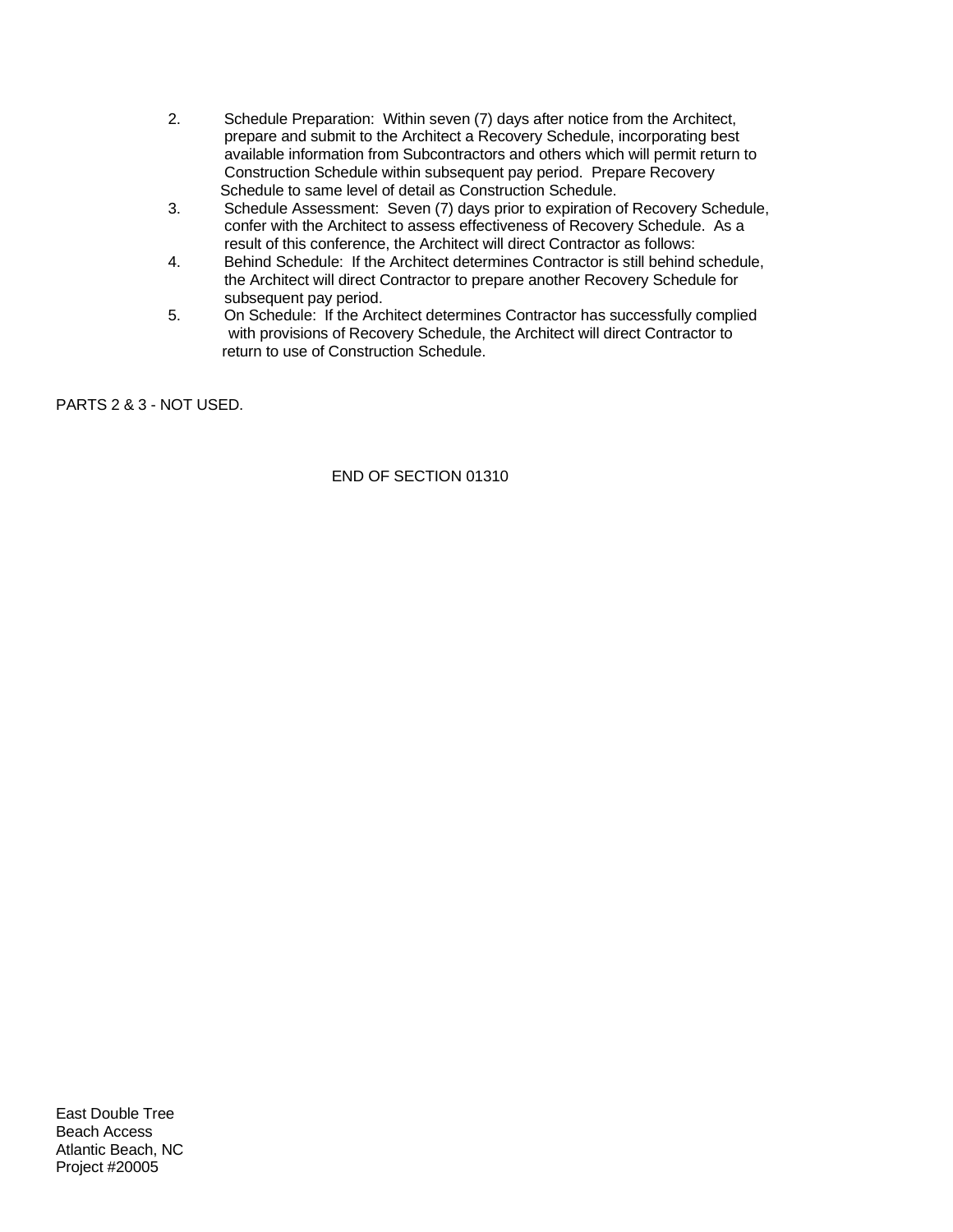# **SECTION 01340 - SUBMITTALS AND SUBSTITUTIONS**

# PART 1 - GENERAL

# 1.1 DESCRIPTION

- A. Work included: Make submittals required by the Contract Documents, and revise and resubmit as necessary to establish compliance with the specified requirements.
- B. Related work:
	- 1. Documents affecting work of this Section include, but are not necessarily limited to General Conditions Amendments to General Conditions, Supplementary Conditions, and Sections in Division 1 of these Specifications.
	- 2. Individual requirements for submittals also may be deceived in pertinent Sections of these Specifications.

#### C. Work not included:

- 1. Unrequired submittals will not be reviewed by the Architect.
- 2. The Contractor may require his subcontractors to provide drawings, setting diagrams, and similar information to help coordinate the Work, but such data shall remain between the Contractor and his subcontractors and will not be reviewed by the Architect.

# 1.2 SUBMITTALS

- A. Make submittals of Shop Drawings, Samples, substitution requests, and other items in accordance with the provisions of this Section.
- B. Coordination of Submittals:
	- 1. Prior to each submittal, carefully review and coordinate all aspects of each item being submitted.
	- 2. Verify that each item and the submittal for it CONFORMS IN ALL RESPECTS to the specified requirements.
	- 3. By affixing his signature to each submittal, the Contractor certifies that THIS COORDINATION HAS BEEN PERFORMED.
	- 4. The Contractor shall stamp the shop drawings as "Approved" or "Approved as Noted" before submitting to Architect for review.

#### 1.3 QUALITY ASSURANCE

- A. "Equals" and "Substitutions"
	- 1. The Contract is based on the standards of quality established in the Contract Documents. Requests for substitutions will be considered when submitted according to the procedures set forth below.
		- a. Particularly with regard to MAJOR materials, equipment or methods proposed for the Work as set forth in the Contract Documents, Contractor's request(s) for approvals of "equals" not specifically named in the Contract Documents MUST BE SUBMITTED IN WRITING with supporting documentation, and inn the hands of the Architect no less than fourteen (14) days, prior to bid date. Telephone requests for consideration of proposed "equals" will not be accepted.
		- b. On other items of Work, Contractor may request consideration of substitution, when submitted in writing with supporting documentation within fourteen (14) days following the Notice to Proceed.
- B. Where the phrase "or equal" or "equal as approved by Architect" occurs in the Contract Documents, do not assume that the Contractor's choice of materials, equipment, or methods will be approved as equal unless the item has been specifically approved for this Work by the Architect.
- C. Do not substitute materials, equipment, or methods unless such substitution has be specifically approved in writing for this Work by the Architect.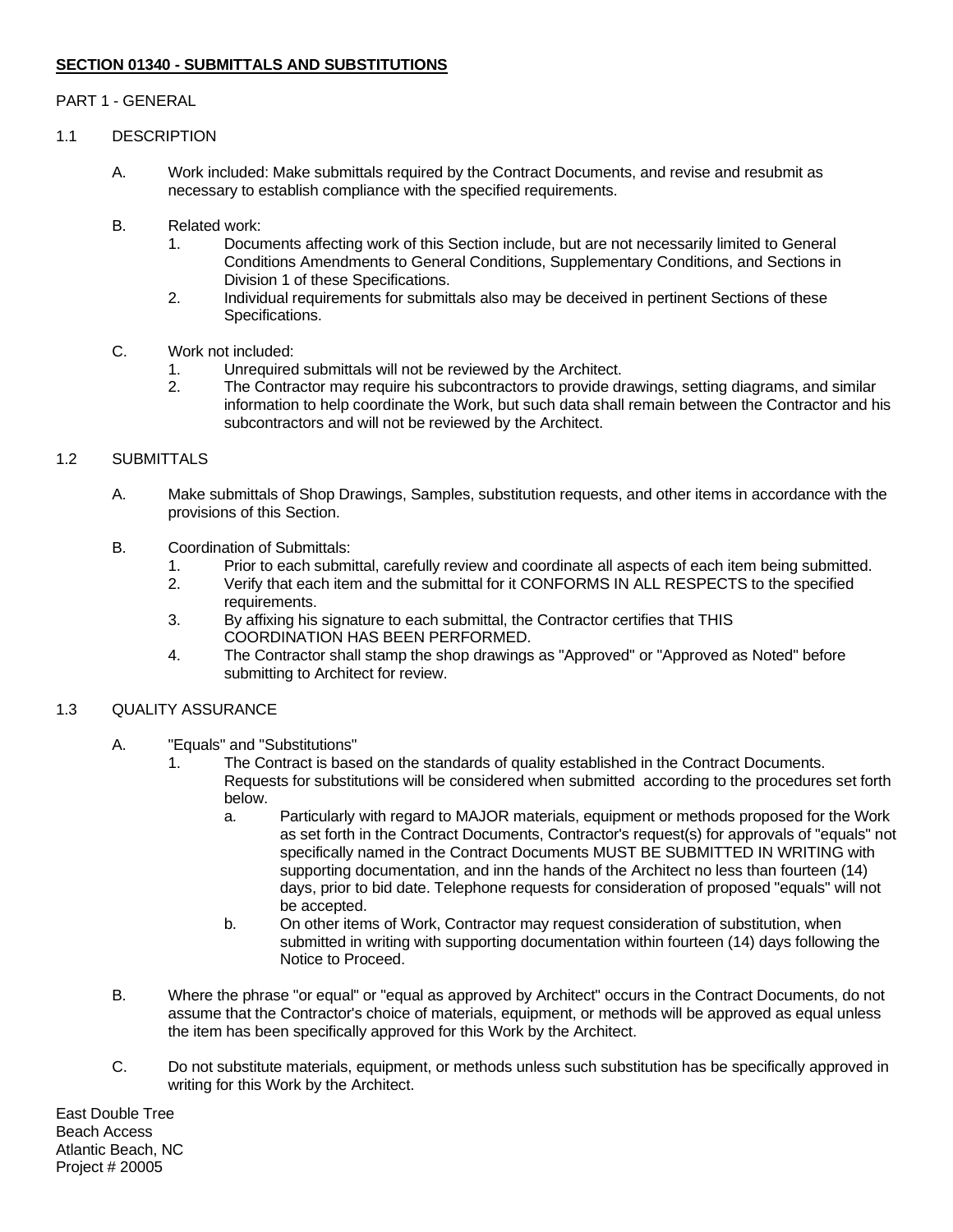# PART 2 - PRODUCTS

# 2.1 SHOP DRAWINGS

- A. Scale and Measurements: Make Shop Drawings accurately to a scale sufficiently large to show all pertinent aspects of the item and its methods of connection to the Work.
- B. Types of prints required:
	- 1. Submit Shop Drawings in the form of five blue line or black line prints of each sheet; Architect will retain one copy. (Electronic Copy preferred)
- C. Review comments of the Architect will be shown in red on prints and returned to the Contractor. The Contractor may make and distribute such copies as are required for his purposes.

#### 2.2 MANUFACTURER'S LITERATURE

- A. Where contents of submitted literature from the manufacturers includes data not pertinent to the submittal, clearly show which portions of the contents are being submitted for review.
- B. Submit three copies of each which are required to be returned, plus one copy which will be retained by the Architect.

#### 2.3 SAMPLES

- A. Provide Sample or Samples identical to the precise article proposed to be provided. Identify as described under "Identification of Submittals" below.
- B. Number of Samples required:
	- 1. Unless otherwise specified, submit one sample in the quantity which is required to be returned, plus on which will be retained by the Architect.
	- 2. By prearrangement in specific cases, a single Sample may be submitted for review and, when approved, be installed in the Work at a location agreed upon by the Architect.
	- 3. Except as noted in 2.3.B.2 above, no selections of color, texture or finish will be approved by the Architect until ALL substitutions have been approved by the Architect, and ALL necessary samples and color, texture, finish proposals have been submitted in their entirety by the Contractor, in order that a coordinated, total scheme may be developed by the Architect.

# PART 3 - EXECUTION

# 3.1 IDENTIFICATION OF SUBMITTALS

- A. Consecutively number all submittals.
	- 1. When material is resubmitted of any reason, transmit under a new letter of transmittal and with a new transmittal number.
	- 2. On resubmittals, cite the original submittal number for reference.
- B. Accompany each submittal with a letter of transmittal showing all information required for identification and checking.
- C. On at least the first page of each submittal, and elsewhere as required for positive identification, show the submittal number in which the item was included.
- D. Maintain an accurate submittal log for the duration of the Work, showing current status of all submittals at all times. Make the submittal log available to the Architect for his review upon request.

#### 3.2 GROUPING OF SUBMITTALS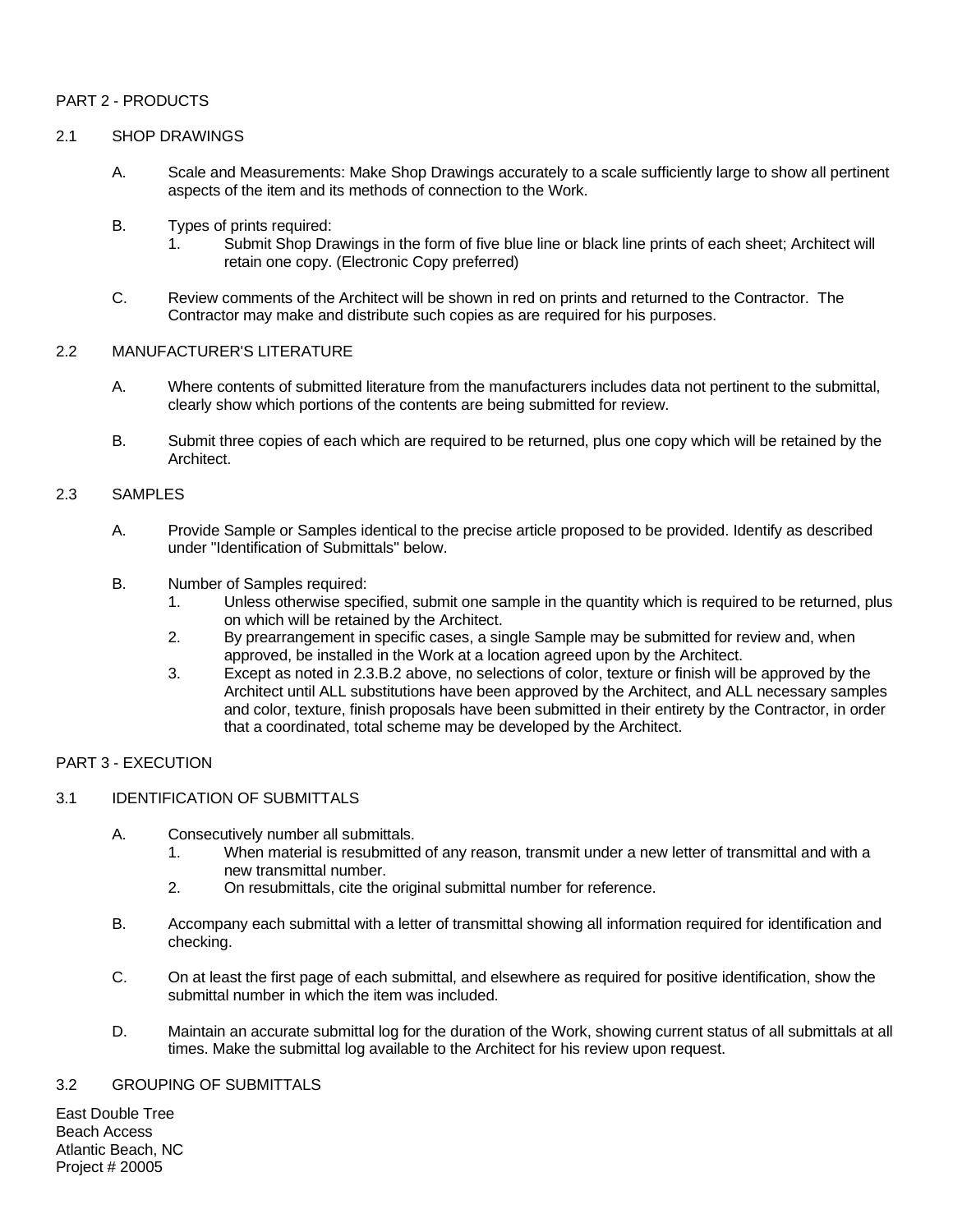- A. Unless otherwise specified, make submittals in groups containing all associated items to assure that information is available for checking each item when it is received.
	- 1. Partial submittals may be rejected as not complying with the provisions of the Contract.

# 3.3 TIMING OF SUBMITTALS

A. Make submittals far enough in advance of schedule dated for installation to provide time required for reviews, for securing necessary approvals, for possible revisions and re-submittals, and for placing orders and securing delivery. All submittals shall be submitted within thirty (30) days of the notice to proceed.

# 3.4 ARCHITECT'S REVIEW

A. Review by the Architect does not relieve the Contractor from responsibility for errors which may exist in the submitted data.

# B. Revisions:

- 1. Make revisions required by Architect.
- 2. If the Contractor considers any required revision to be a change, he shall so notify the Architect as provided in the General Conditions.
- 3. Make only those revisions directed or approved by the Architect.
- C. Reimbursement of Architect's Costs
	- 1. In the event substitutions are proposed by the Architect after the Contract has been awarded, the Architect will record all time used by him and by his consultants in evaluation of each such proposed substitution.
	- 2. Whether or not the Architect approves a proposed substitution, the Contractor, promptly upon receipt of the Architect's billing, reimburse the Architect at the rate of two and one-half times the direct cost to the Architect and his consultants for all the time spent by them in evaluating the proposed substitution.

END OF SECTION 01340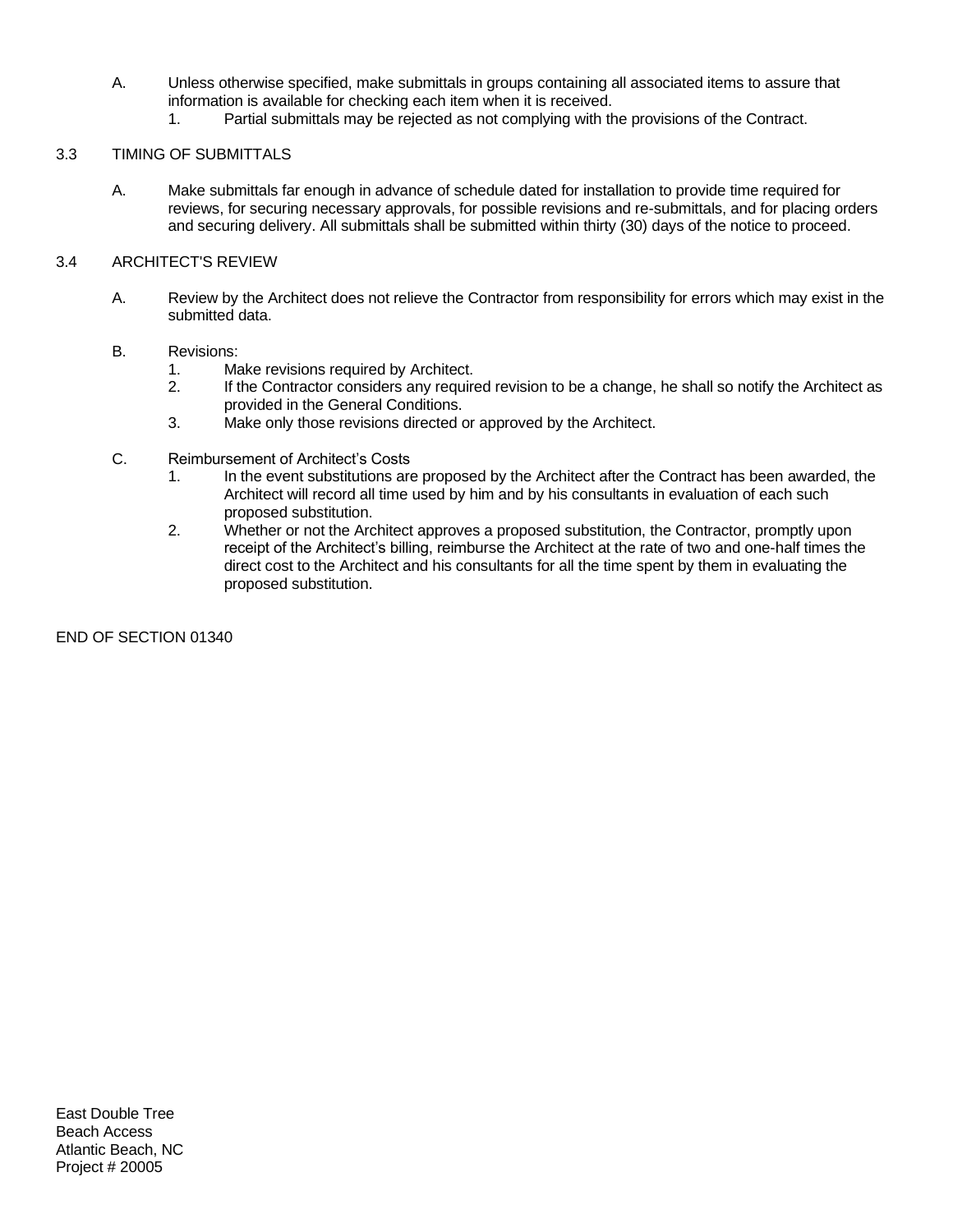# **SECTION 01370 - SCHEDULE OF VALUES**

PART 1 - GENERAL

#### 1.1 DESCRIPTION

- A. Work included: Provide a detailed breakdown of the agreed Contract sum showing values allocated to each of the various parts of the Work, as specified herein and in other provisions of the Contract Documents.
- B. Related work:
	- 1. Documents affecting work of this Section include, but are not necessarily limited to, General Conditions, Amendments to General Conditions, Supplementary Conditions, and Sections in Division 1 of these Specifications.
	- 2. Schedule of values may be described on the continuation sheet of AIA document G702 accompanying applications for payment.

# 1.2 SUBMITTALS

- A. Prior to first application for payment, submit a proposed schedule of values to the Architect. See Section 01310.
	- 1. Meet with the Architect and determine additional data, if any, required to be submitted.
		- a. Mobilization, Submittal Review, Material Delivery, Execution of the Work, and Punch listing shall be included in the schedule.
		- b. Labor and materials shall be separate items.
	- 2. Secure the Architect's review of the schedule of values prior to submitting first application for payment.

PART 2 & 3 - NOT USED.

END OF SECTION 01370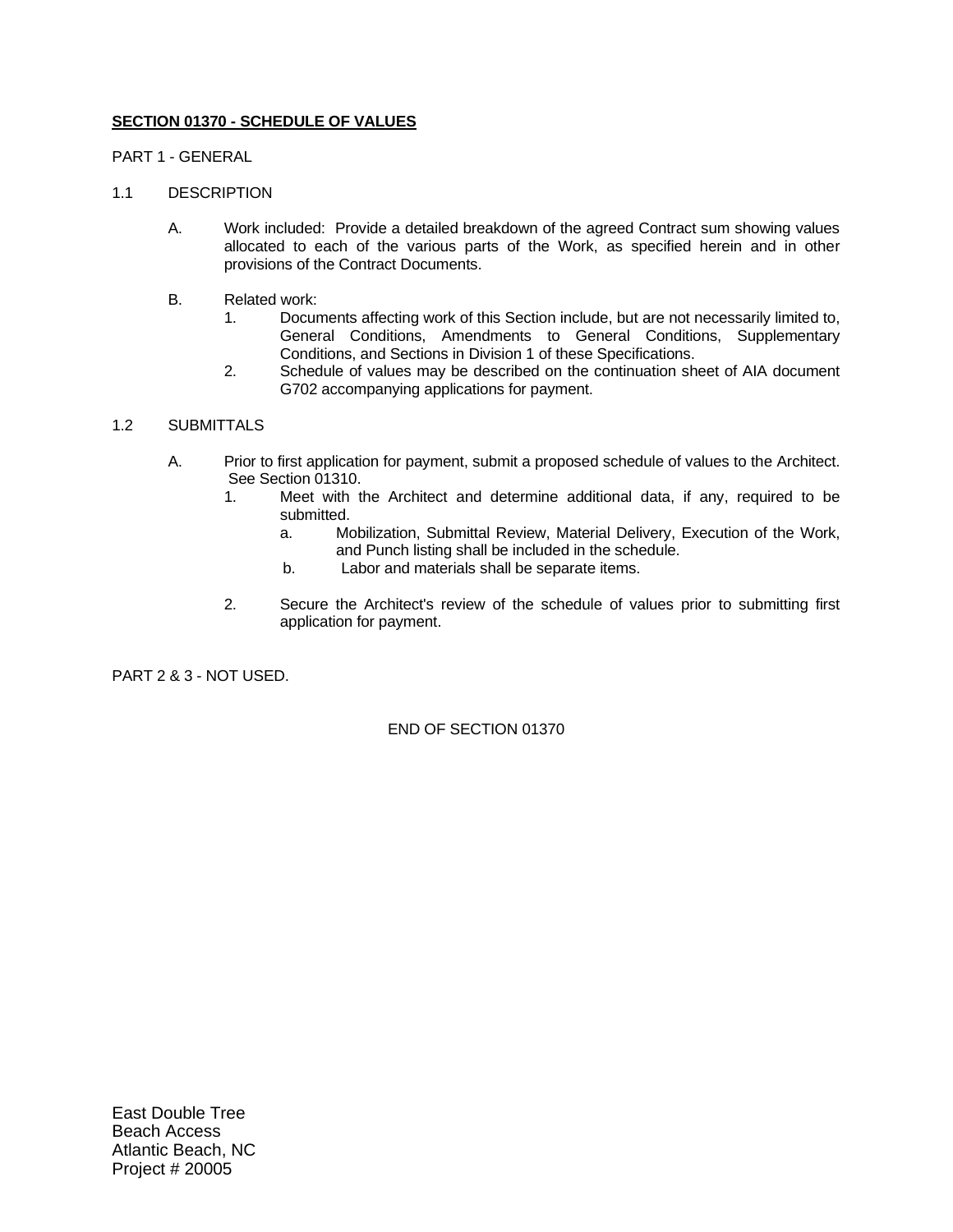# PART 1 - GENERAL

# 1.1 DESCRIPTION

- A. Work included: Provide temporary facilities and controls needed for the Work including, but not necessarily limited to:
	- 1. Temporary utilities such as heat, water, electricity.
	- 2. Sanitary facilities;
	- 3. Enclosures such as tarpaulins, barricades, and canopies;
	- 4. Project sign.
- B. Related work:
	- 1. Documents affecting work of this Section include, but are not necessarily limited to, General Conditions, Amendments to General Conditions, Supplementary Conditions, and Sections in Division 1 of these Specifications.
	- 2. Except that equipment furnished by subcontractors shall comply with requirements of pertinent safety regulations, such equipment normally furnished by the individual trades in execution of their own portions of the Work are not part of this Section.
	- 3. Permanent installation and hookup of the various utility lines are described in other **Sections**

# 1.2 PRODUCT HANDLING

A. Maintain temporary facilities and controls in proper and safe condition throughout progress of the Work.

# 1.3 LOCAL REGULATIONS

A. Comply with all local ordinances and owner regulations, including local and temporary facilities, parking and storage.

# PART 2 - PRODUCTS

# 2.1 UTILITIES

- A. Water:
	- 1. Provide necessary temporary piping, upon completion, remove such temporary facilities.
	- 2. Provide temporary water as required.
- B. Electricity:
	- 1. Provide necessary temporary wiring and, upon completion of the Work, remove such temporary facility.
	- 2. Provide area distribution boxes so located that the individual trades may obtain power and lighting at points where needed for work, inspection, and safety
	- 3. Generator power to be by the Contractor.

# 2.2 SANITARY FACILITIES:

- A. Sanitary facilities:
	- 1. Provide temporary sanitary facilities in the quantity required for use by all personnel.
	- 2. Maintain in a sanitary condition at all times.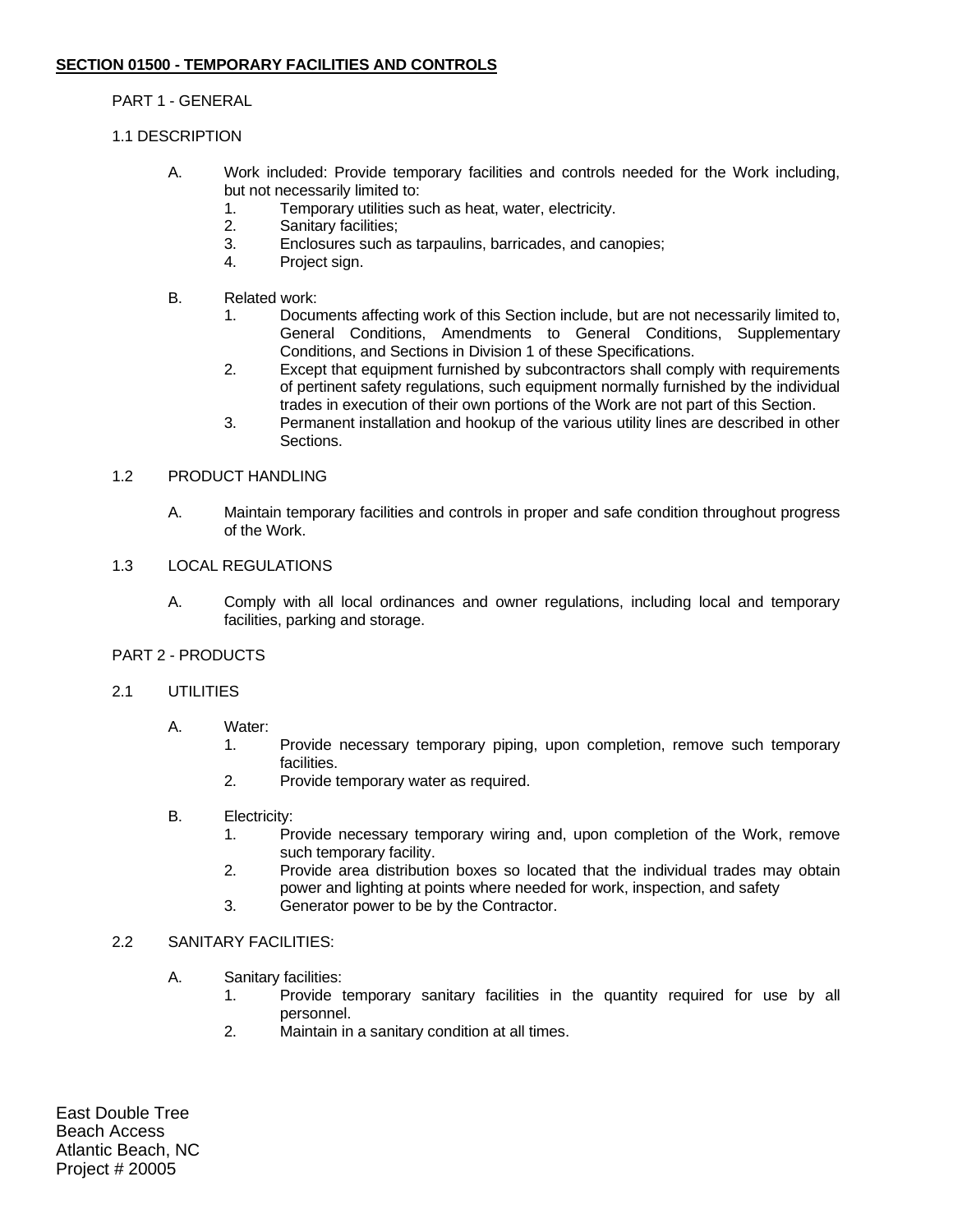# 2.3 ENCLOSURES

- A. Provide and maintain for the duration of construction all scaffolds, tarpaulins, canopies, warning signs, steps, platforms, bridges, and other temporary construction necessary for proper completion of the Work in compliance with pertinent safety and other regulations.
	- 1. All apparatus, equipment, temporary and permanent construction shall meet all local and State labor laws and safety regulations applicable thereto.

#### 2.4 PROJECT SIGN

- A. It shall be the responsibility of the General Contractor to have constructed, painted, mounted, etc. and installed a project sign, as shown on drawing by the Architect.
- B. Upon completion of the Work, demount the job sign and dispose of property.
- C. Except as otherwise specifically approved by the Architect, do not permit other signs or advertising on the job site.

# PART 3 - EXECUTION

# 3.1 MAINTENANCE AND REMOVAL

- A. Maintain temporary facilities and controls as long as needed for safe and proper completion of the Work.
- B. Remove such temporary facilities and controls as rapidly as progress of the Work will permit, or as directed by the Architect.

# 3.2 TRAFFIC COORDINATION

A. Any construction related activities, such as receiving, loading, unloading, or other activities which may be an interruption to normal vehicular traffic flow on the campus shall be coordinated in advance by the Contractor with the public authority having jurisdiction.

# END OF SECTION 01500